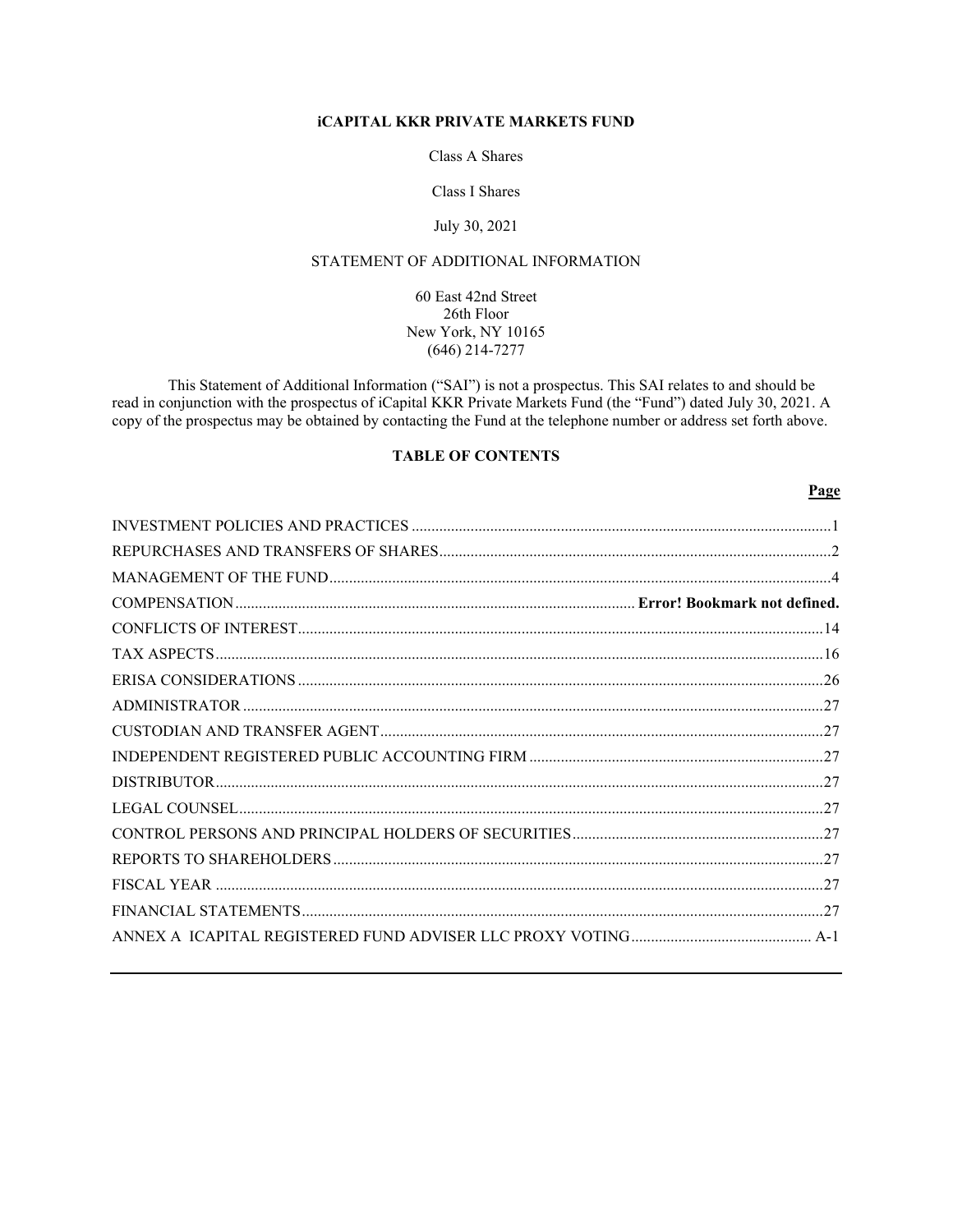## **INVESTMENT POLICIES AND PRACTICES**

<span id="page-1-0"></span>The Fund is a diversified, closed-end management investment company. The Fund was organized as a Delaware statutory trust on April 22, 2014. The Fund offers two separate classes of shares of beneficial interest ("Shares") designated as Class A ("Class A Shares") and Class I ("Class I Shares") only to Eligible Investors (as defined in the prospectus). Class A Shares and Class I Shares are subject to different fees and expenses.

iCapital Registered Fund Adviser LLC serves as the Fund's investment adviser (the "Adviser"), and StepStone Group LP serves as the Fund's investment sub-adviser ("StepStone" or the "Sub-Adviser," and together with the Adviser, the "Advisers"). The investment objective and principal investment strategies of the Fund, as well as the principal risks associated with the Fund's investment strategies, are set forth in the prospectus. Certain additional investment information is set forth below.

#### **Fundamental Policies**

The Fund's stated fundamental policies, which may only be changed by the affirmative vote of a majority of the outstanding voting securities of the Fund ("Shares"), are listed below. As defined by the Investment Company Act of 1940, as amended (the "1940 Act"), the vote of a "majority of the outstanding voting securities of the Fund" means the vote, at an annual or special meeting of the Fund's shareholders duly called, (a) of 66-2/3% or more of the voting securities present at such meeting, if the holders of more than 50% of the outstanding voting securities of the Fund are present or represented by proxy; or (b) of more than 50% of the outstanding voting securities of the Fund, whichever is less. The Fund may not:

- (1) invest 25% or more of the value of its total assets in the securities, other than U.S. Government securities, of issuers engaged in any single industry (for purposes of this restriction, the Fund's investments in Investment Funds (as hereinafter defined) are not deemed to be investments in a single industry);
- (2) borrow money, except to the extent permitted by the 1940 Act (which currently limits borrowing to no more than 33-1/3% of the value of the Fund's total assets);
- (3) issue senior securities, except to the extent permitted by Section 18 of the 1940 Act (which currently limits the issuance of a class of senior securities that is indebtedness to no more than 33-1/3% of the value of the Fund's total assets or, if the class of senior security is stock, to no more than 50% of the value of the Fund's total assets);
- (4) underwrite securities of other issuers, except insofar as the Fund may be deemed an underwriter under the Securities Act of 1933, as amended, in connection with the disposition of its portfolio securities;
- (5) make loans of money or securities to other persons, except through purchasing fixed income securities, lending portfolio securities or entering into repurchase agreements;
- (6) purchase or sell commodities or commodity contracts, except that it may purchase and sell non-U.S. currency, options, futures and forward contracts, including those related to indices, swaps and options on indices, and may invest in commodity pools and other entities that purchase and sell commodities and commodity contracts; or
- (7) purchase, hold or deal in real estate, except that it may invest in securities that are secured by real estate or that are issued by companies or Investment Funds that invest or deal in real estate.

With respect to the Fund's policy not to invest 25% or more of the value of its total assets in the securities, other than U.S. Government securities, of issuers engaged in any single industry, in determining whether the Fund is concentrated in an industry or group of industries, the Advisers will use their reasonable best efforts to take into account the Investment Funds focus on particular industries.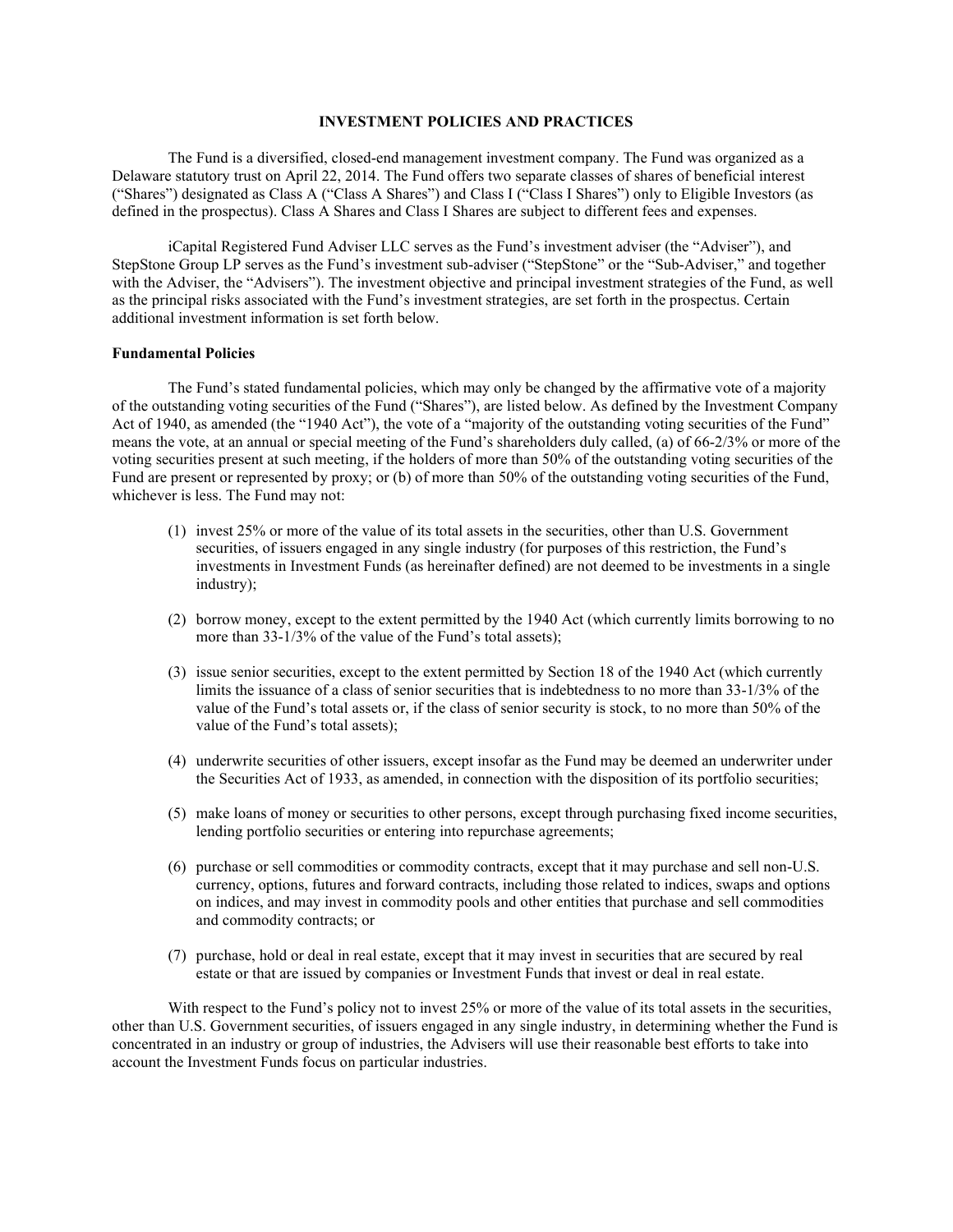With respect to these investment restrictions and other policies described in this SAI or the prospectus (except the Fund's policy on borrowings set forth above), if a percentage restriction is adhered to at the time of an investment or transaction, a later change in percentage resulting from a change in the values of investments or the value of the Fund's total assets, unless otherwise stated, will not constitute a violation of such restriction or policy. The Fund's investment policies and restrictions do not apply to the activities and transactions of Investment Funds (as defined below) in which assets of the Fund are invested.

The Fund's investment objective is fundamental and may not be changed without the vote of a majority of the Fund's outstanding voting securities (as defined by the 1940 Act).

## **REPURCHASES AND TRANSFERS OF SHARES**

#### <span id="page-2-0"></span>**Repurchase Offers**

The Adviser will recommend to the Board (subject to the Board's discretion) that the Fund offer to repurchase Shares from Shareholders on a quarterly basis in an amount not to exceed 5% of the Fund's net asset value. In determining whether the Fund should repurchase Shares from shareholders of the Fund ("Shareholders") pursuant to written tenders, the Fund's Board will consider the recommendation of the Adviser. The Board also will consider various factors, including, but not limited to, those listed in the prospectus, in making its determinations.

The Fund's Board will cause the Fund to make offers to repurchase Shares from Shareholders pursuant to written tenders only on terms it determines to be fair to the Fund and to all Shareholders of the Fund. When the Fund's Board determines that the Fund will repurchase Shares, notice will be provided to each Shareholder of the Fund describing the terms thereof, and containing information Shareholders should consider in deciding whether and how to participate in such repurchase opportunity. Shareholders who are deciding whether to tender their Shares during the period that a repurchase offer is open may ascertain an estimated net asset value of their Shares (which is calculated once a month at month-end) from Ultimus Fund Services, LLC, the administrator for the Fund, during such period. If a repurchase offer is oversubscribed by Shareholders, the Fund may repurchase only a pro rata portion of the Shares tendered by each Shareholder, extend the repurchase offer, or take any other action with respect to the repurchase offer permitted by applicable law.

Upon its acceptance of tendered Shares for repurchase, the Fund will maintain daily on its books a segregated account consisting of (i) cash, (ii) liquid securities or (iii) interests in Investment Funds that the Fund has requested be withdrawn (or any combination of the foregoing), in an amount equal to the aggregate estimated unpaid dollar amount of any outstanding repurchase offer.

Payment for repurchased Shares may require the Fund to liquidate portfolio holdings earlier than the Adviser would otherwise liquidate these holdings, potentially resulting in losses, and may increase the Fund's portfolio turnover. The Adviser intends to take measures (subject to such policies as may be established by the Fund's Board) to attempt to avoid or minimize potential losses and turnover resulting from the repurchase of Shares.

#### **Mandatory Repurchases and Redemptions**

As noted in the prospectus, the Fund has the right to repurchase and/or redeem Shares of a Shareholder or any person acquiring Shares from or through a Shareholder under certain circumstances, in accordance with the terms of its Agreement and Declaration of Trust and the 1940 Act, including Rule 23c-2 under the 1940 Act. Such mandatory redemptions may be made if:

- Shares have been transferred or vested in any person other than by operation of law as the result of the death, dissolution, bankruptcy or incompetency of a Shareholder or with the consent of the Fund;
- ownership of Shares by a Shareholder or other person will cause the Fund to be in violation of, or subject the Fund to additional registration or regulation under, the securities, commodities or other laws of the U.S. or any other relevant jurisdiction;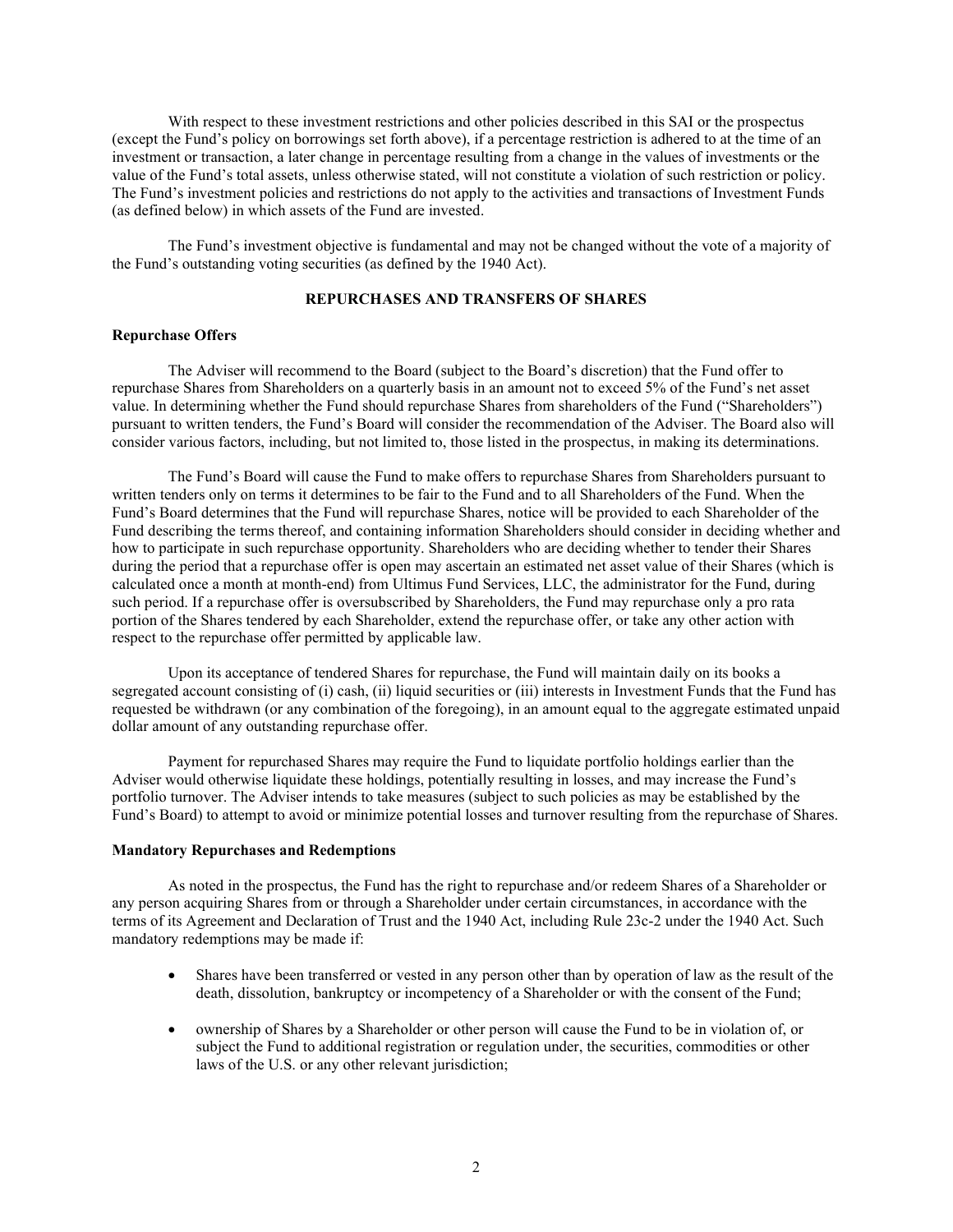- continued ownership of such Shares may be harmful or injurious to the business or reputation of the Fund or the Adviser, or may subject the Fund or any Shareholder to an undue risk of adverse tax or other fiscal consequences;
- any of the representations and warranties made by a Shareholder in connection with the acquisition of Shares was not true when made or has ceased to be true; or
- it would be in the best interests of the Fund to redeem Shares.

#### **Repurchase Threshold**

The Fund has agreed to provide Shareholders with a minimum repurchase threshold (the "Repurchase Threshold") which shall be tested on a quarterly basis (commencing at close of the fiscal quarter ending on or about the third anniversary of the Fund's launch of operations) and which shall be met if either of the following conditions is satisfied over the period encompassed by the most recent four fiscal quarters:

- (1) the Fund offers one quarterly repurchase of its Shares in which all Shares that were tendered by Shareholders are repurchased by the Fund; or
- (2) Shares have been repurchased by the Fund over the period such that, the aggregate of the quarterly ratios the value of shares repurchased divided by the total value of outstanding Shares not subject to an Early Repurchase Fee is at least 12%.

The Repurchase Threshold does not guarantee that the Fund will offer to repurchase shares in any given quarter. When the Fund does make an offer to repurchase Shares, a Shareholder may not be able to liquidate all of their Shares either in response to that repurchase offer, or over the course of several repurchase offers. If a repurchase offer is oversubscribed by Shareholders, the Fund may repurchase only a pro rata portion by value of the Shares tendered by each Shareholder, extend the repurchase offer, or take any other action with respect to the repurchase offer permitted by applicable law.

If neither condition of the Repurchase Threshold has been satisfied over the most recent four fiscal quarters, or a repurchase offer period ends with more than 50% of the Fund's outstanding Shares by value having been tendered in response to that repurchase offer, the Fund's Board of Trustees will call a special meeting of Shareholders at which Shareholders will be asked to vote on whether to liquidate the Fund. See "Voting" and "Additional Information about the Fund." If Shareholders do not vote to liquidate the Fund, testing of the Repurchase Threshold will be suspended and will be resumed at the close of the fourth fiscal quarter end following such vote. If Shareholders do vote to liquidate the Fund, the Adviser will seek to liquidate the Fund's assets over a three year period, after which the Adviser will waive all Management Fees otherwise payable by the Fund.

If the Fund should be liquidated in its entirety, whether initiated by the action of the Board or as a result of a vote of the Shareholders, the Fund may, subject to regulatory approval, offer Shareholders the opportunity to transfer the pro rata portion of Fund assets corresponding to their Fund Shares to a successor vehicle as a subscription in kind to such successor vehicle.

#### **Transfers of Shares**

Shares are subject to restrictions on transferability and liquidity will be provided by the Fund only through repurchase offers, which may be made from time to time by the Fund as determined by the Fund's Board of Trustees in its sole discretion. No transfer of Shares will be permitted by the Fund unless the transferee is an "Eligible Investor" (as defined in the prospectus), and, after the transfer, the value of the Shares beneficially owned by each of the transferor and the transferee is at least equal to the Fund's minimum investment requirement.

The Fund's organizational documents provide that each Shareholder has agreed to indemnify and hold harmless the Fund, the Board, the Adviser, each other Shareholder and any affiliate of the foregoing against all losses, claims, damages, liabilities, costs and expenses, including legal or other expenses incurred in investigating or defending against any such losses, claims, damages, liabilities, costs and expenses or any judgments, fines and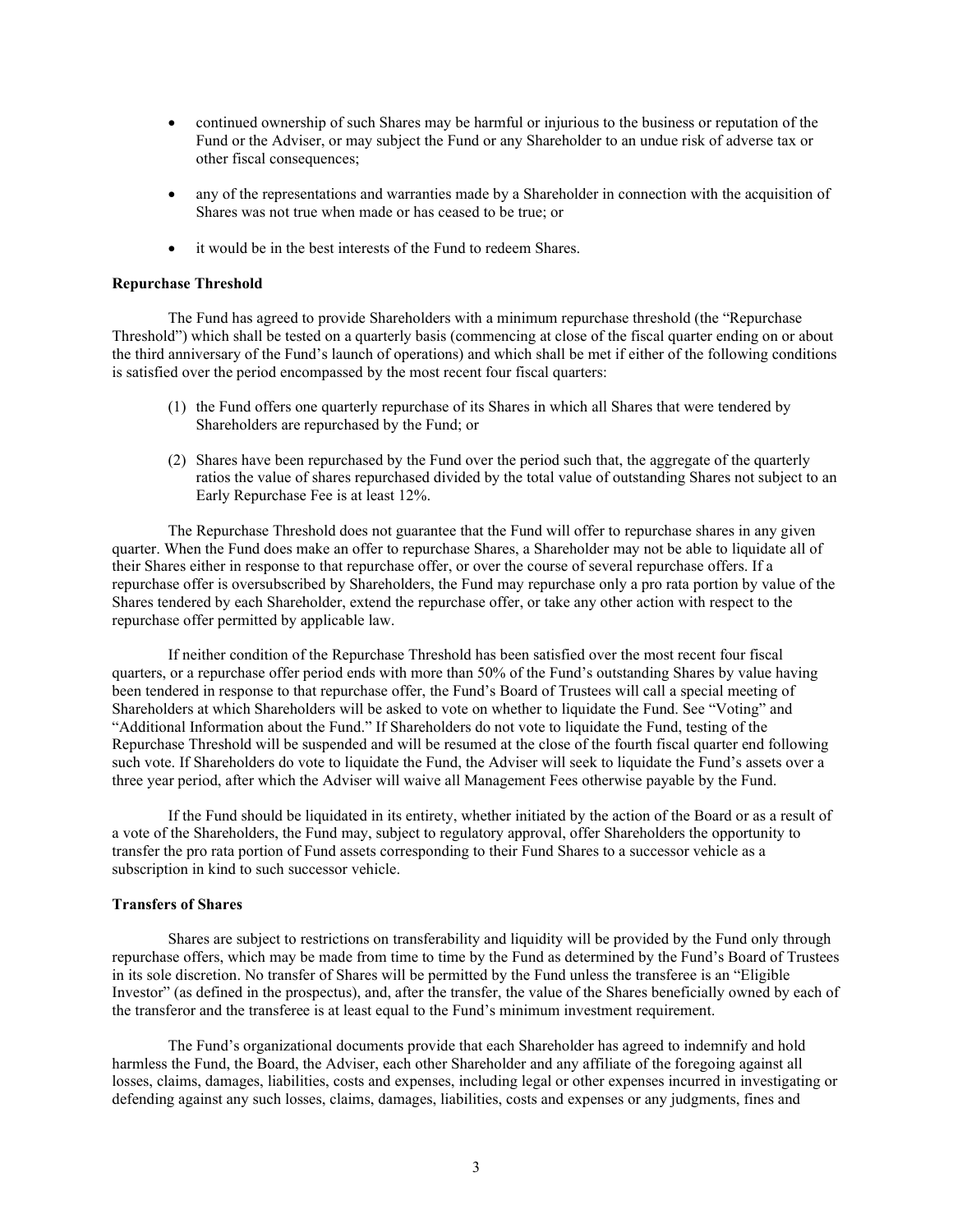amounts paid in settlement, joint or several, to which such persons may become subject by reason of or arising from any transfer made by such Shareholder in violation of these provisions or any misrepresentation made by such Shareholder in connection with any such transfer.

## **MANAGEMENT OF THE FUND**

<span id="page-4-0"></span>The Trustees supervise the Fund's affairs under the laws governing statutory trusts in the State of Delaware. The Trustees have approved contracts under which certain companies provide essential management, administrative and shareholder services to the Fund.

### **Trustees and Officers**

The Board of the Fund consists of five Trustees. Four Trustees have no affiliation or business connection with the Adviser or any of its affiliated persons and do not own any stock or other securities issued by the Adviser. These are the "non-interested" or "Independent Trustees." The other one Trustee (the "Interested Trustee") is affiliated with the Adviser.

**Board Structure and Oversight Function**. The Board's leadership structure features an Independent Trustee serving as Chairperson and the Board Committee described below. The Chairperson participates in the preparation of the agenda for meetings of the Board and the preparation of information to be presented to the Board with respect to matters to be acted upon by the Board. The Chairperson also presides at all meetings of the Board and is involved in discussions regarding matters pertaining to the oversight of the management of the Fund between meetings.

The Board of Trustees operates using a committee structure to facilitate the timely and efficient consideration of all matters of importance to the Trustees, the Fund and Fund Shareholders, and to facilitate compliance with legal and regulatory requirements and oversight of the Fund's activities and associated risks. The Board of Trustees has established one standing committee: the Audit Committee. The Audit Committee is comprised exclusively of Independent Trustees. The Audit Committee charter governs the scope of the Committee's responsibilities with respect to the oversight of the Fund. The responsibilities of the Audit Committee, including its oversight responsibilities, are described further under the caption "Independent Trustees and the Committee Structure."

The Fund is subject to a number of risks, including investment, compliance, operational and valuation risk, among others. The Board of Trustees oversees these risks as part of its broader oversight of the Fund's affairs through various Board and committee activities. The Board has adopted, and periodically reviews, policies and procedures designed to address various risks to the Fund. In addition, appropriate personnel, including but not limited to the Fund's Chief Compliance Officer, members of the Fund's administration and accounting teams, representatives from the Fund's independent registered public accounting firm, the Fund's Treasurer and portfolio management personnel and independent valuation and brokerage evaluation service providers, make regular reports regarding the Fund's activities and related risks to the Board of Trustees and the Audit Committee, as appropriate. These reports include, among others, quarterly performance reports, quarterly derivatives activity and risk reports and discussions with members of the risk teams relating to each asset class. The Board's committee structure allows the Audit Committee to focus on certain aspects of risk and the potential impact of these risks on the Fund and then report back to the full Board. In between regular meetings, Fund officers also communicate with the Trustees regarding material exceptions and items relevant to the Board's risk oversight function. The Board recognizes that it is not possible to identify all of the risks that may affect the Fund, and that it is not possible to develop processes and controls to eliminate all of the risks that may affect the Fund. Moreover, the Board recognizes that it may be necessary for the Fund to bear certain risks (such as investment risks) to achieve its investment objective.

As needed between meetings of the Board, the Board or the Audit Committee receives and reviews reports relating to the Fund and engages in discussions with appropriate parties relating to the Fund's operations and related risks.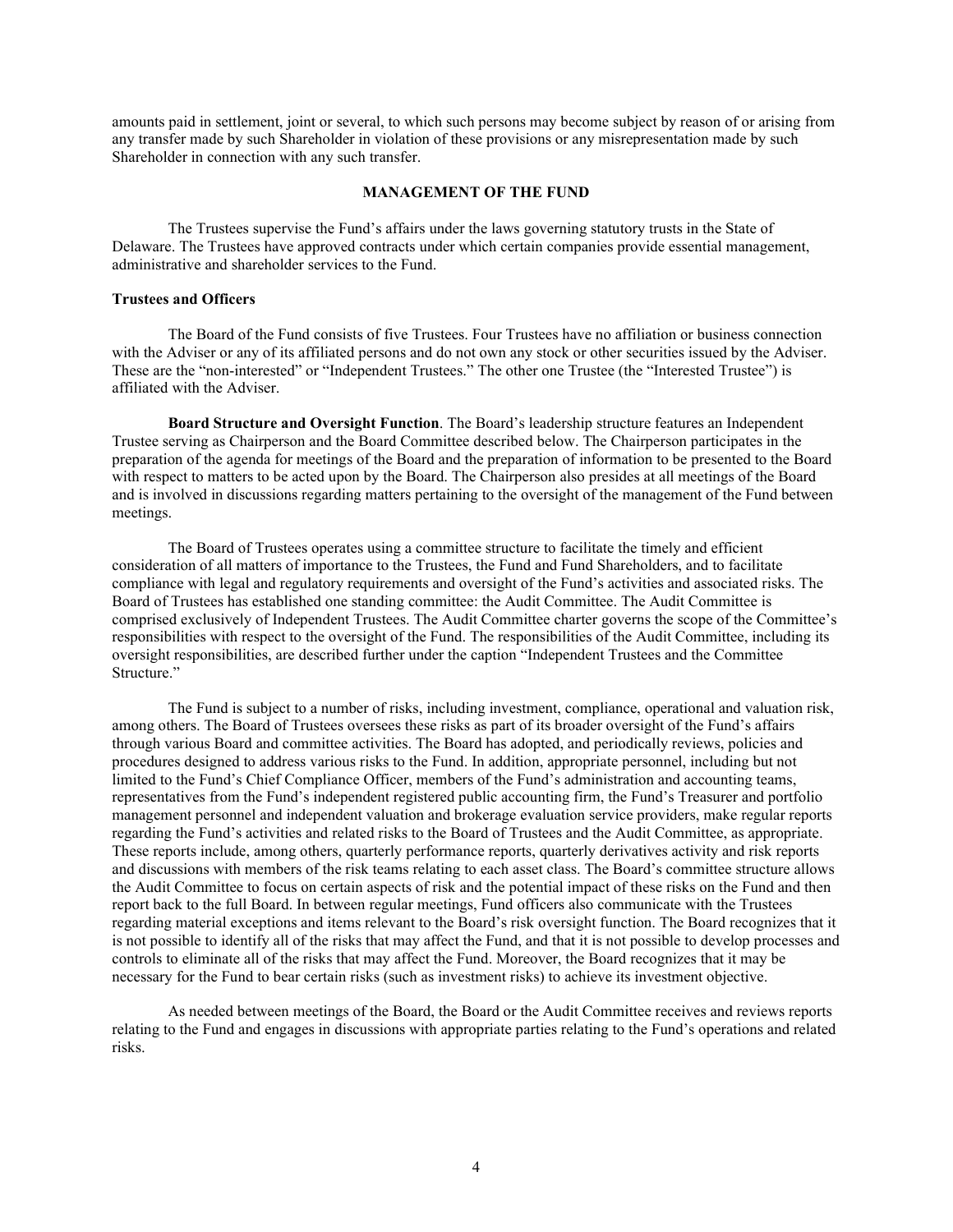## **Independent Trustees**

The Fund seeks as Trustees individuals of distinction and experience in business and finance, government service or academia. In determining that a particular Trustee was and continues to be qualified to serve as Trustee, the Board has considered a variety of criteria, none of which, in isolation, was controlling. Based on a review of the experience, qualifications, attributes or skills of each Trustee, including those enumerated in the table below, the Board has determined that each of the Trustees is qualified to serve as a Trustee of the Fund. In addition, the Board believes that, collectively, the Trustees have balanced and diverse experience, qualifications, attributes and skills that allow the Board to operate effectively in governing the Fund and protecting the interests of Shareholders. Information about the Fund's Valuation Committee and Board of Trustees nomination process is provided below under the caption "Independent Trustees and the Audit Committee."

The Trustees of the Fund, their ages, addresses, positions held, lengths of time served, their principal business occupations during the past five years, the number of portfolios in the Fund Complex (defined below) overseen by each Independent Trustee and other directorships, if any, held by the Trustees, are shown below. The Fund Complex includes all open-end and closed-end funds (including all of their portfolios) advised by the Adviser and any registered funds that have an adviser that is an affiliate of the Adviser.

| <b>Name, Age and Address</b><br>Independent                                                                                                                          | <b>Position(s)</b> Held<br>with Registrant | Length of<br><b>Time</b><br>Served*         | Principal<br>Occupation(s)<br><b>During Past</b><br>5 Years               | Number of<br><b>Portfolios</b><br>Overseen<br>in Fund<br>Complex | Other<br><b>Trusteeships/Directorships</b><br><b>Held Outside the</b><br><b>Fund Complex**</b>                                                                                                                                                                                                                                                                                                                                                    |
|----------------------------------------------------------------------------------------------------------------------------------------------------------------------|--------------------------------------------|---------------------------------------------|---------------------------------------------------------------------------|------------------------------------------------------------------|---------------------------------------------------------------------------------------------------------------------------------------------------------------------------------------------------------------------------------------------------------------------------------------------------------------------------------------------------------------------------------------------------------------------------------------------------|
| <b>Trustees</b>                                                                                                                                                      |                                            |                                             |                                                                           |                                                                  |                                                                                                                                                                                                                                                                                                                                                                                                                                                   |
| Mark Garbin (70)<br>c/o iCapital KKR<br>Private Markets Fund<br>One Grand Central<br>Place<br>60 East 42 <sup>nd</sup> Street,<br>$26th$ Floor<br>New York, NY 10165 | Trustee                                    | Indefinite<br>$Length - Since$<br>Inception | Managing Principal,<br>Coherent Capital<br>Management LLC<br>(since 2008) | 1                                                                | Trustee of<br>Forethought Variable<br>Insurance Trust (since<br>2013), Northern<br><b>Lights Fund Trust</b><br>(since 2013), Northern<br>Lights Variable Trust<br>$(since 2013)$ , Two<br>Roads Shared Trust<br>(since<br>2012), Independent<br>Director of Oak Hill<br><b>Advisors Mortgage</b><br><b>Strategies Fund</b><br>(offshore), Ltd. (since<br>2014) and Carlyle<br><b>Tactical Private Credit</b><br>Fund (since<br><b>March 2018)</b> |
| Mark D. Gersten (71)<br>c/o iCapital KKR<br>Private Markets Fund<br>One Grand Central<br>Place<br>60 East $42nd$ Street,<br>$26th$ Floor<br>New York, NY 10165       | Trustee                                    | Indefinite<br>$Length - Since$<br>Inception | Independent<br>Consultant (since<br>2012)                                 | 1                                                                | Trustee of Schroder<br><b>Global Series Trust</b><br>(2012-2017), Northern<br><b>Lights Fund Trust</b><br>(since 2013), Northern<br>Lights Variable Trust<br>$(since 2013)$ , Two<br>Roads Shared Trust<br>(since 2012), Ramius<br>Archview Credit and                                                                                                                                                                                            |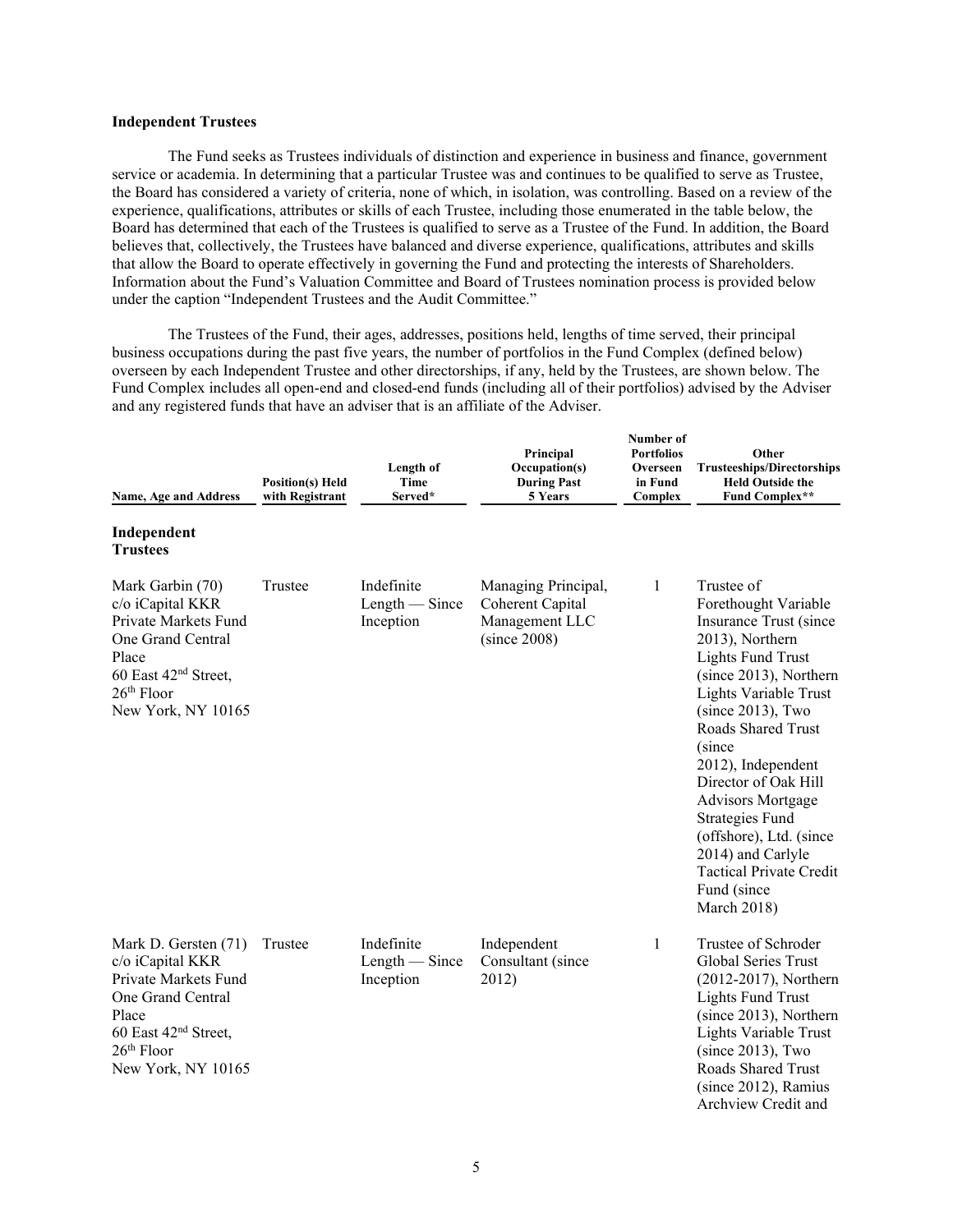|                                                                                                                                                                                  |         |                                             |                                                                                                                                                                                                                                                                                                                                                                           |   | $(2015 - 2017)$                                      |
|----------------------------------------------------------------------------------------------------------------------------------------------------------------------------------|---------|---------------------------------------------|---------------------------------------------------------------------------------------------------------------------------------------------------------------------------------------------------------------------------------------------------------------------------------------------------------------------------------------------------------------------------|---|------------------------------------------------------|
| Neil M. Kaufman (60) Trustee<br>c/o iCapital KKR<br>Private Markets Fund<br>One Grand Central<br>Place<br>60 East 42 <sup>nd</sup> Street,<br>$26th$ Floor<br>New York, NY 10165 |         | Indefinite<br>$Length - Since$<br>Inception | Managing Member,<br>Kaufman &<br>McGowan PLLC<br>(legal services)(since<br>2016); Partner,<br>Abrams, Fensterman,<br>Eisman, Formato,<br>Ferrara & Wolf, LLP<br>$(2010-2016)$                                                                                                                                                                                             | 1 | Trustee of Two Roads<br>Shared Trust (since<br>2012) |
| Anita K. Krug (52)<br>c/o iCapital KKR<br>Private Markets Fund<br>One Grand Central<br>Place<br>60 East 42 <sup>nd</sup> Street,<br>$26th$ Floor<br>New York, NY 10165           | Trustee | Indefinite<br>$Length - Since$<br>Inception | Dean (since 2019)<br>Chicago Kent Law<br>School; Interim Vice<br>Chancellor for<br>Academic Affairs<br>$(2018-2019)$<br>University of<br>Washington Bothell;<br>Interim Dean (2017-<br>2018), Professor<br>$(2016 - 2019),$<br>Associate Professor<br>$(2014-2016)$ ; and<br><b>Assistant Professor</b><br>$(2010-2014),$<br>University of<br>Washington School<br>of Law | 1 | Trustee of Two Roads<br>Shared Trust (since<br>2012) |

Distressed Fund

- \* Each Trustee serves an indefinite term, until his or her successor is elected.
- \*\* This includes any directorships at public companies and registered investment companies held by the Trustee at any time during the past five years.

The Trustee who is affiliated with the Adviser or affiliates of the Adviser (as set forth below) and his age, address, positions held, length of time served, his principal business occupations during the past five years, the number of portfolios in the Fund Complex overseen by the Interested Trustee and the other directorships, if any, held by the Interested Trustee, are shown below.

| Name, Age and Address         | <b>Position(s)</b> Held<br>with Registrant | Length of<br>Time<br>Served* | Principal<br>Occupation(s)<br><b>During Past</b><br>5 Years | Number of<br><b>Portfolios</b><br>Overseen<br>in Fund<br>Complex | <b>Other Trusteeships/</b><br><b>Directorships Held</b><br><b>Outside the Fund</b><br>$Complex**$ |
|-------------------------------|--------------------------------------------|------------------------------|-------------------------------------------------------------|------------------------------------------------------------------|---------------------------------------------------------------------------------------------------|
| <b>Interested Trustee</b>     |                                            |                              |                                                             |                                                                  |                                                                                                   |
| Nick Veronis (56)             | Trustee and President                      | Indefinite Length -          | $Co-$                                                       |                                                                  | None                                                                                              |
| One Grand Central Place       |                                            | Since 2021                   | Founder and                                                 |                                                                  |                                                                                                   |
| 60 East $42nd$ Street, $26th$ |                                            |                              | Managing                                                    |                                                                  |                                                                                                   |
| Floor                         |                                            |                              | Partner of                                                  |                                                                  |                                                                                                   |
| New York, NY 10165            |                                            |                              | iCapital                                                    |                                                                  |                                                                                                   |
|                               |                                            |                              | <b>Network</b>                                              |                                                                  |                                                                                                   |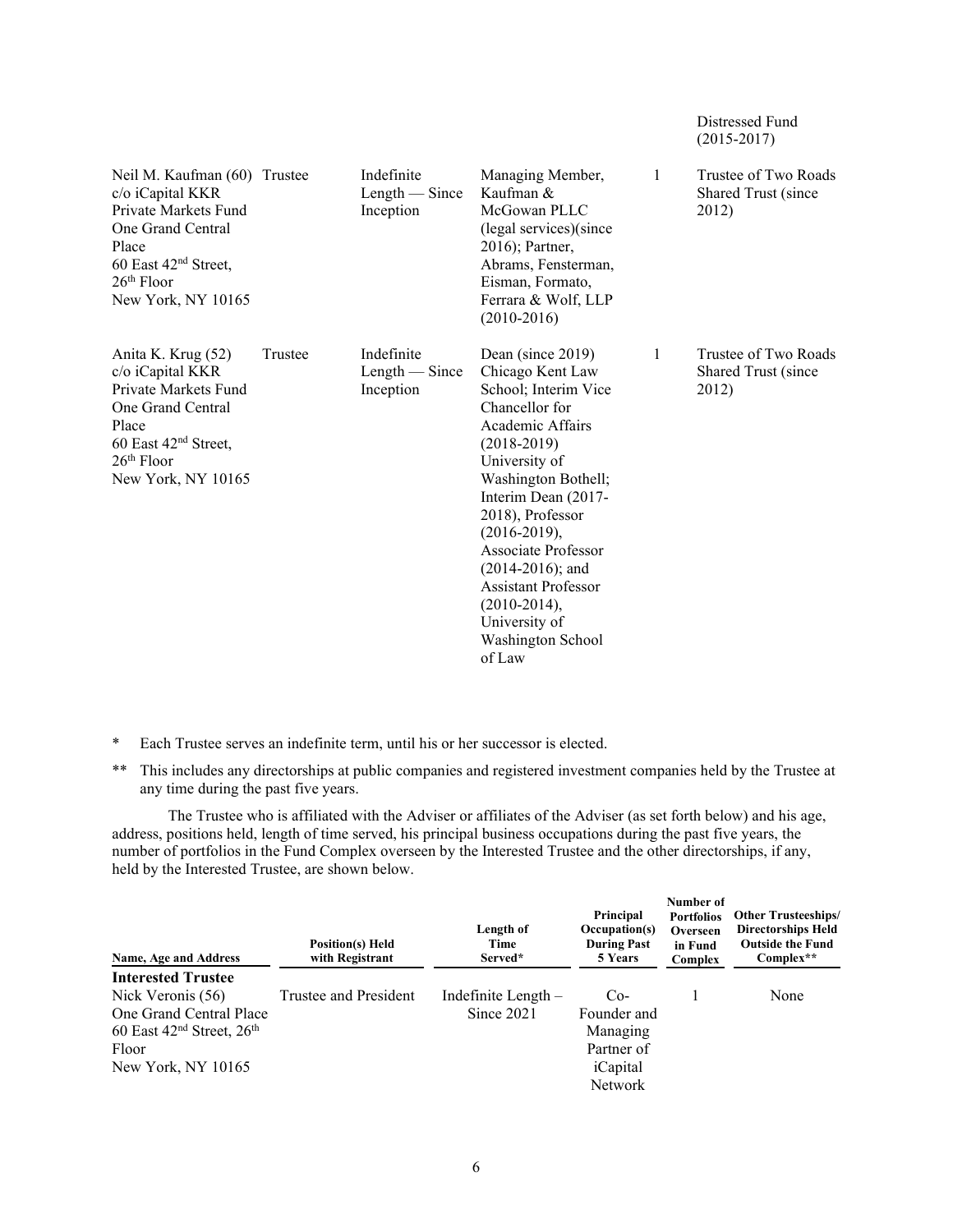The executive officers of the Fund, their ages, addresses, positions held, lengths of time served and their principal business occupations during the past five years are shown below.

| <b>Name, Age and Address</b>                                                                                                                                                    | Position(s) Held with<br>Registrant                                 | <b>Term of Office and</b><br>Length of Time Served*                                                       | <b>Principal Occupation(s)</b><br><b>During Past 5 Years</b>                                                                                                                                                     |
|---------------------------------------------------------------------------------------------------------------------------------------------------------------------------------|---------------------------------------------------------------------|-----------------------------------------------------------------------------------------------------------|------------------------------------------------------------------------------------------------------------------------------------------------------------------------------------------------------------------|
| <b>Officers</b>                                                                                                                                                                 |                                                                     |                                                                                                           |                                                                                                                                                                                                                  |
| William Kimme (58)<br>17645 Wright Street<br>Omaha, NE 68130                                                                                                                    | Anti-Money<br>Laundering Officer and<br>Chief Compliance<br>Officer | Indefinite Length<br>$-$ Since 2019 (Chief<br>Compliance Officer<br>and Anti-Money<br>Laundering Officer) | Senior Compliance<br>Officer of Northern<br>Lights Compliance<br>Services, LLC (since<br>2011)                                                                                                                   |
| Kyle Hartley (52)<br>c/o iCapital KKR Private Markets<br>Fund<br>One Grand Central Place<br>60 East 42 <sup>nd</sup> Street, 26 <sup>th</sup> Floor<br>New York, NY 10165       | Treasurer and Principal<br><b>Financial Officer</b>                 | Indefinite Length-<br>Since 2021                                                                          | Managing Director and<br>Head of Hedge Fund<br>Finance and<br>Operations,<br><b>Institutional Capital</b><br>Networks Inc (since<br>2017) and CFO and<br>COO of Lone Star<br>Value Management<br>$(2013 - 2017)$ |
| Stephen Jacobs (59)<br>c/o iCapital KKR Private Markets<br>Fund<br>One Grand Central Place<br>60 East 42 <sup>nd</sup> Street, 26 <sup>th</sup> Floor<br>New York, NY 10165     | Secretary                                                           | Indefinite Length -<br>Since 2021                                                                         | General Counsel,<br><b>Institutional Capital</b><br>Networks Inc (since<br>2019) and Chief<br>Operating Partner and<br>Co-Chair of the<br>Corporate Department,<br>Herrick Feinstein LLP<br>$(2016 - 2019)$      |
| Richard Malinowski (37)<br>c/o iCapital KKR Private Markets<br>Fund<br>One Grand Central Place<br>60 East 42 <sup>nd</sup> Street, 26 <sup>th</sup> Floor<br>New York, NY 10165 | <b>Assistant Secretary</b>                                          | Indefinite Length —<br>Since 2018                                                                         | Senior Vice President<br>and Senior Managing<br>Counsel (since 2017),<br>Vice President and<br>Counsel (2016-2017)<br>and Assistant Vice<br>President (2012-2016),<br><b>Ultimus Fund</b><br>Solutions           |

\* Each officer serves an indefinite term, until his or her successor is elected.

For each Trustee, the dollar range of equity securities beneficially owned by the Trustee in the Fund and in the Family of Investment Companies (Family of Investment Companies includes all of the registered investment companies advised by the Adviser) as of December 31, 2020, is set forth in the table below.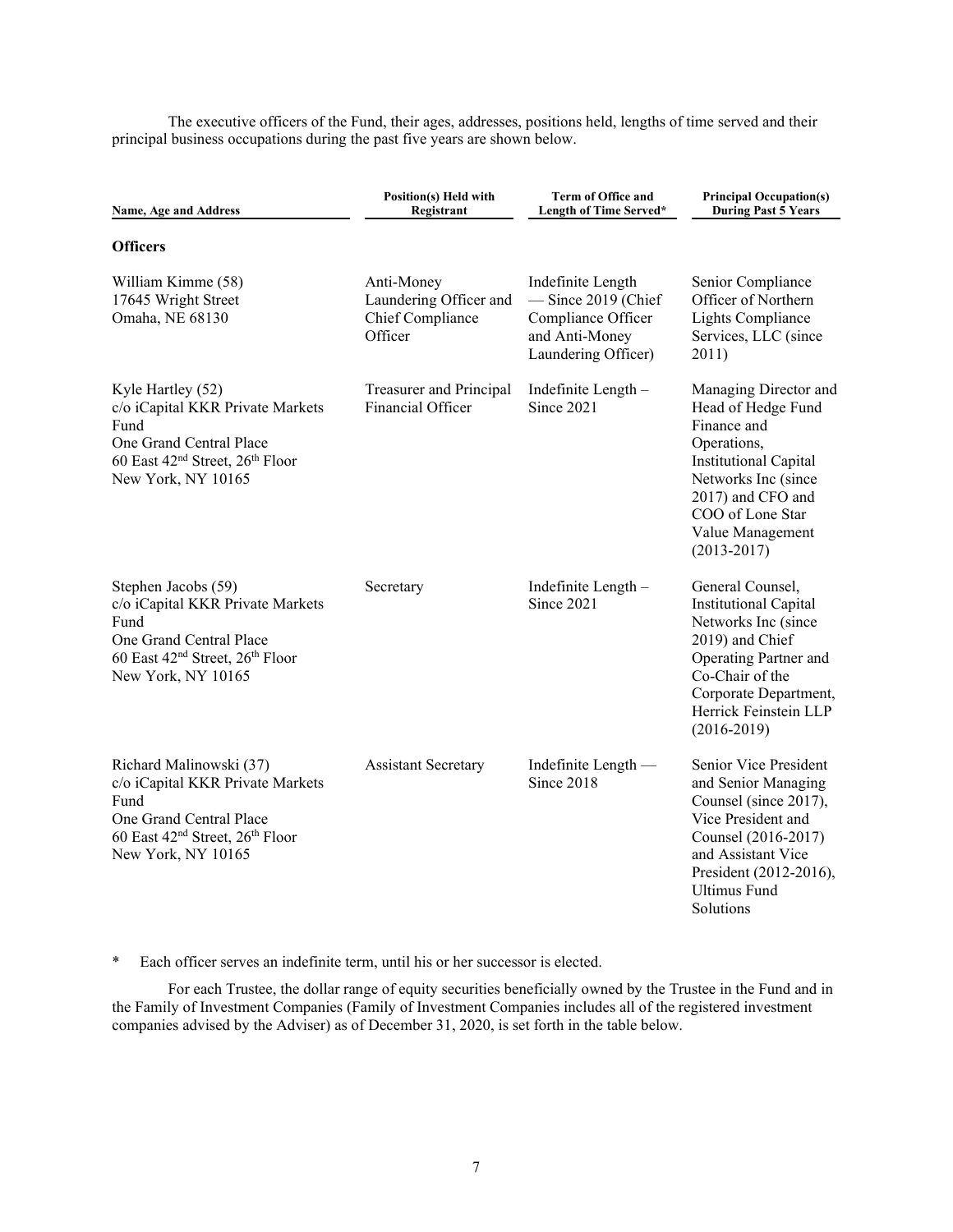| <b>Name of Trustee</b> | <b>Dollar Range of Equity</b><br><b>Securities in the Fund</b> | <b>Aggregate Dollar Range of</b><br><b>Equity Securities in All</b><br><b>Registered Investment</b><br><b>Companies Overseen by Trustee</b><br>in Family of Investment<br><b>Companies</b> |
|------------------------|----------------------------------------------------------------|--------------------------------------------------------------------------------------------------------------------------------------------------------------------------------------------|
| Independent:           |                                                                |                                                                                                                                                                                            |
| Mark Garbin            | None                                                           | None                                                                                                                                                                                       |
| Mark D. Gersten        | \$50,001-\$100,000                                             | \$50,001-\$100,000                                                                                                                                                                         |
| Neil M. Kaufman        | \$50,001-\$100,000                                             | \$50,001-\$100,000                                                                                                                                                                         |
| Anita K. Krug          | None                                                           | None                                                                                                                                                                                       |
| Interested:            |                                                                |                                                                                                                                                                                            |
| Nick Veronis           | None                                                           | None                                                                                                                                                                                       |

As to each Independent Trustee and his or her immediate family members, no person owned beneficially or of record securities of an investment adviser or principal underwriter of the Fund, or a person (other than a registered investment company) directly or indirectly controlling, controlled by or under common control with an investment adviser or principal underwriter of the Fund.

As of July 15, 2021, the Trustees and Officers of the Fund, as a group, owned less than 1% of the outstanding Shares of the Fund.

#### **Independent Trustees and the Audit Committee**

Law and regulation establish both general guidelines and specific duties for the Independent Trustees. The Board currently has one committee: the Audit Committee.

The Independent Trustees are charged with recommending to the full Board approval of management, advisory and administration contracts, and distribution and underwriting agreements; continually reviewing fund performance; checking on the pricing of portfolio securities, brokerage commissions, transfer agent costs and performance and trading among funds in the same complex; and approving fidelity bond and related insurance coverage and allocations, as well as other matters that arise from time to time.

The Board of Trustees has a separately-designated standing Audit Committee. The Audit Committee is charged with recommending to the full Board the engagement or discharge of the Fund's independent registered public accounting firm; directing investigations into matters within the scope of the independent registered public accounting firm's duties, including the power to retain outside specialists; reviewing with the independent registered public accounting firm the audit plan and results of the auditing engagement; approving professional services provided by the independent registered public accounting firm and other accounting firms prior to the performance of the services; reviewing the independence of the independent registered public accounting firm; considering the range of audit and non-audit fees; reviewing the adequacy of the Fund's system of internal controls; and reviewing the valuation process. The Fund has adopted a formal, written Audit Committee Charter.

The members of the Audit Committee of the Fund are Mark Garbin, Mark D. Gersten, Neil M. Kaufman and Anita K. Krug. None of the members of the Fund's Audit Committee is an "interested person," as defined under the 1940 Act, of the Fund (with such disinterested Trustees being "Independent Trustees" or individually, "Independent Trustee"). Each Independent Trustee is also "independent" from the Fund under the listing standards of the New York Stock Exchange, Inc. ("NYSE"). The Chairperson of the Audit Committee of the Fund is Mark D. Gersten.

The Fund does not have a separate Valuation Committee. The Board of Trustees of the Fund believes that the items previously considered by this Committee would be reviewed either by the Board or the Audit Committee, as appropriate. In addition, the Fund does not have a separate nominating committee. The Board of Trustees of the Fund believes that the task of nominating prospective Independent Trustees is important enough to require the participation of all current Independent Trustees, rather than a separate committee consisting of only certain Independent Trustees. Accordingly, each Independent Trustee (Mark Garbin, Mark D. Gersten, Neil M. Kaufman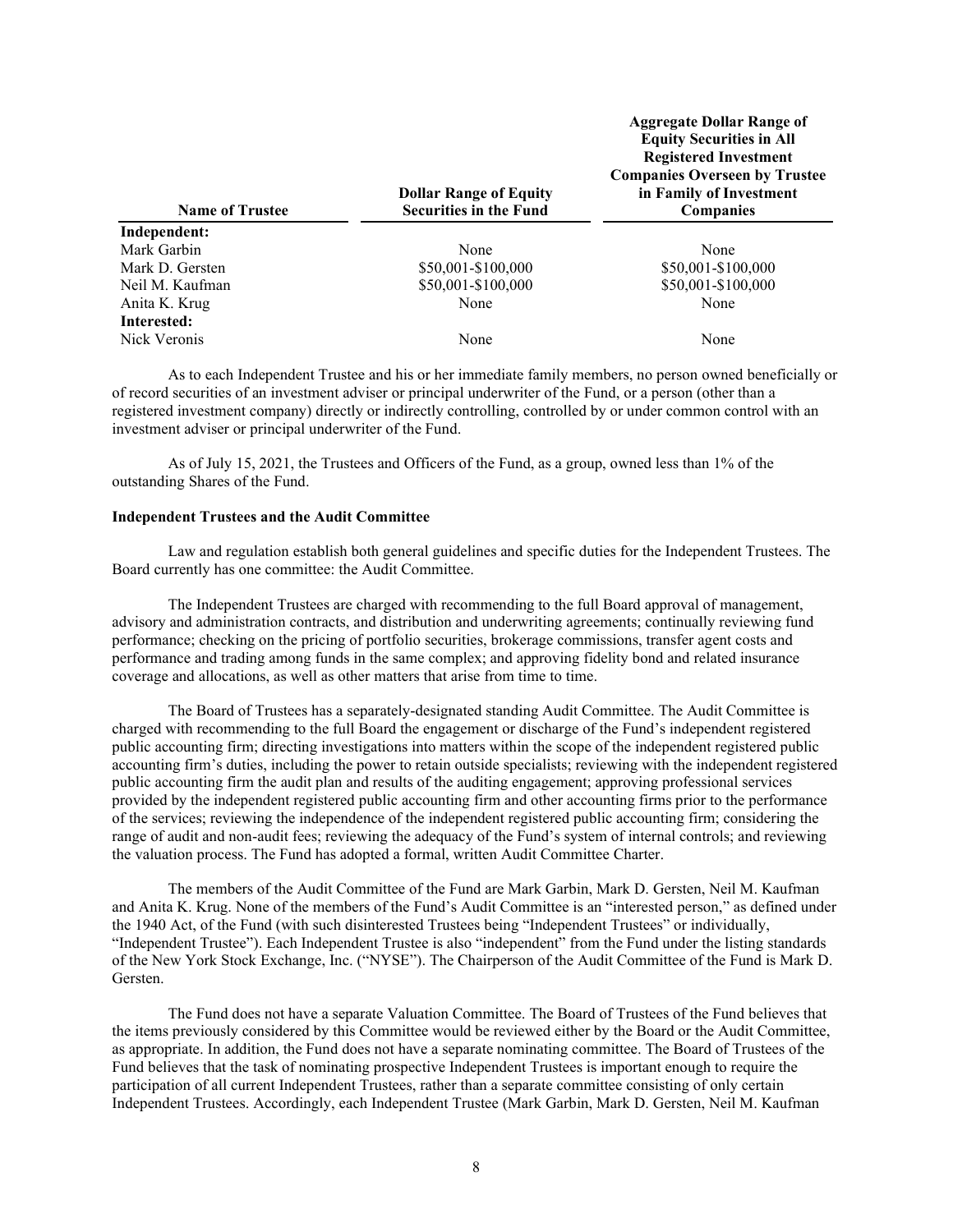and Anita K. Krug) participates in the election and nomination of candidates for election as Independent Trustees for the Fund. Persons recommended as candidates for nomination as Independent Trustees shall possess such experience, qualifications, attributes, skills and diversity so as to enhance the Board's ability to manage and direct the affairs and business of the Fund, including, when applicable, to enhance the ability of the Audit Committee of the Board to fulfill its duties and/or to satisfy any independence requirements imposed by law, regulation or any listing requirements of the NYSE. While the Independent Trustees of the Fund expect to be able to continue to identify from their own resources an ample number of qualified candidates for the Fund's Board as they deem appropriate, they will consider nominations from Shareholders to the Board. Nominations from Shareholders should be in writing and sent to the Independent Trustees as described below under the caption "Shareholder Communications."

## **Experience, Qualifications and Attributes**

The Board has concluded, based on each Trustee's experience, qualifications and attributes that each Board member should serve as a Trustee. Following is a brief summary of the information that led to and/or supports this conclusion.

Mark Garbin has over 30 years of experience in corporate balance sheet and income statement risk management for large asset managers. Mr. Garbin has extensive derivatives experience and has provided consulting services to alternative asset managers. Mr. Garbin holds both a Chartered Financial Analyst ("CFA") and Professional Risk Manager ("PRM") designation and has earned and holds advanced degrees in international business, negotiation and derivatives. Mr. Garbin is a CFA Charterholder and holds advanced degrees in international business, negotiation and derivatives. Mark Gersten has over 35 years of business experience in the investment management business with a focus on mutual funds and alternative funds. He serves as a member of other mutual fund boards outside of the Fund Complex and possesses a strong understanding of the regulatory framework under which investment companies must operate based on his service to this board and extensive experience administering mutual funds. Mr. Gersten is a certified public account and holds an MBA in accounting. Neil Kaufman has over 35 years of experience as a corporate and securities attorney and possesses a deep understanding of the securities industry in general and financial statements in particular. Mr. Kaufman has previously served as the Chairman of a NASDAQ-listed technology company and the Chairman of the Banking & Securities Law committee of the Nassau County Bar Association. Anita Krug has extensive experience as an attorney advising investment advisory firms, particularly those managing hedge funds. She also has extensive experience as a law professor whose scholarship focuses on investment advisers, hedge funds, and mutual funds. Nick Veronis has extensive experience in the asset management and investment banking industries.

The Trustees' principal occupations during the past five years or more are shown in the above tables.

#### **Shareholder Communications**

Shareholders may send communications to the Fund's Board of Trustees. Shareholders should send communications intended for the Fund's Board by addressing the communications directly to that Board (or individual Board members) and/or otherwise clearly indicating in the salutation that the communication is for the Board (or individual Board members) and by sending the communication to either the Fund's office or directly to such Board member(s) at the address specified for each Trustee previously noted. Other Shareholder communications received by the Fund not directly addressed and sent to the Board will be reviewed and generally responded to by management, and will be forwarded to the Board only at management's discretion based on the matters contained therein.

## **Compensation**

Each Independent Trustee is paid an annual retainer of \$28,500, and each Independent Trustee receives an additional special meeting fee of \$1,000 for his or her participation in any special meeting of the Board or the Audit Committee. The Chairperson of the Board and Chairperson of the Audit Committee are also paid additional annual fees of \$5,000 and \$4,000, respectively. All Trustees are reimbursed for their reasonable out-of-pocket expenses. The Trustees do not receive any pension or retirement benefits from the Fund.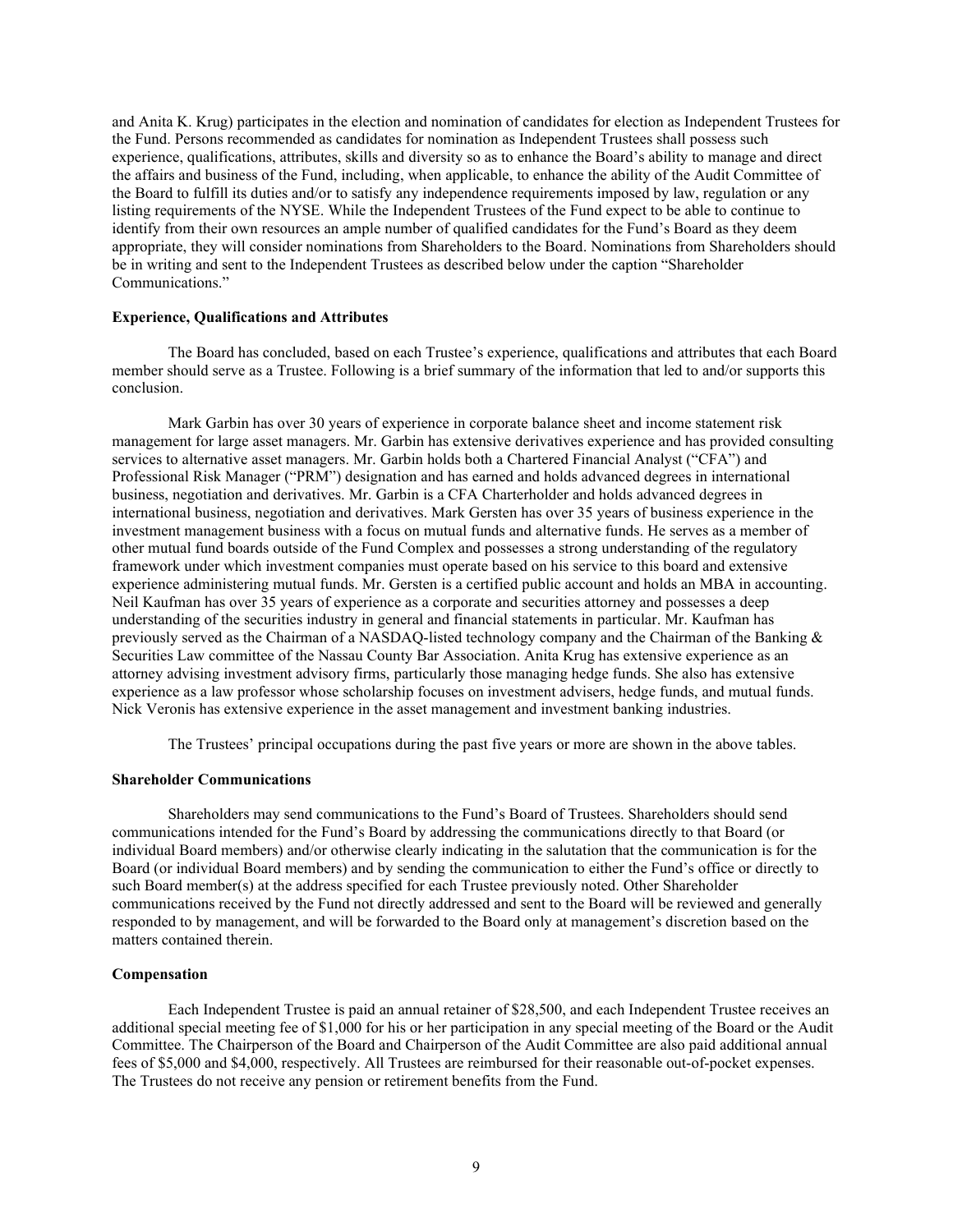The following is the total compensation paid to the Trustees during the fiscal year ended March 31, 2021:

| <b>Name of Independent Trustee</b> | Aggregate<br><b>Compensation from</b><br>the Fund |    | <b>Total Compensation</b><br>from the Fund<br><b>Complex Paid to</b><br>$Trustees^{(1)}$ |
|------------------------------------|---------------------------------------------------|----|------------------------------------------------------------------------------------------|
| <b>Independent:</b>                |                                                   |    |                                                                                          |
| Mark Garbin                        | 28,500.00                                         | \$ | 28,500.00                                                                                |
| Mark D. Gersten                    | \$<br>33,500.00                                   | S  | 33,500.00                                                                                |
| Neil M. Kaufman                    | \$<br>32,500.00                                   | \$ | 32,500.00                                                                                |
| Anita K. Krug                      | \$<br>28,500.00                                   | S  | 28,500.00                                                                                |
| <b>Name of Interested Trustee</b>  |                                                   |    |                                                                                          |
| Nick Veronis                       | None                                              |    | None                                                                                     |

(1) During the fiscal year ended March 31, 2021, the Fund Complex was comprised solely of the Fund.

### **Code of Ethics**

Pursuant to Rule 17j-1 under the 1940 Act, the Board of Trustees has adopted a Code of Ethics for the Fund and approved Codes of Ethics adopted by the Adviser and the Sub-Adviser (collectively the "Codes"). The Codes are intended to ensure that the interests of Shareholders and other clients are placed ahead of any personal interest, that no undue personal benefit is obtained from the person's employment activities and that actual and potential conflicts of interest are avoided.

The Codes apply to the personal investing activities of Trustees and officers of the Fund, the Adviser, and the Sub-Adviser ("Access Persons"). Rule 17j-1 under the 1940 Act and the Codes are designed to prevent unlawful practices in connection with the purchase or sale of securities by Access Persons, including with respect to securities that may be purchased or held by the Fund (which may only be purchased by Access Persons so long as the requirements set forth in the Codes are complied with). Under the Codes, Access Persons are permitted to engage in personal securities transactions, but are required to report their personal securities transactions for monitoring purposes. In addition, certain Access Persons are required to obtain approval before investing in initial public offerings or private placements. The Codes are on file with the SEC, and are available to the public.

#### **Investment Advisory, Sub-Advisory, Distribution and Licensing Agreements**

iCapital Registered Fund Adviser LLC ("Adviser") a registered investment adviser, is an indirect subsidiary of Institutional Capital Network, Inc. ("iCapital Network"). iCapital Network is a financial technology company that provides tech-based solutions for advisors, their high-net-worth client base, asset managers, and banks. It is assisted in this task by affiliates including a registered investment adviser, iCapital Advisors, LLC, that provides investment advisory services and investment administration to privately offered funds, and a registered broker-dealer that provides a range of broker-dealer services, including private placement of securities and distribution of the Fund's shares. The Adviser is a newly created Delaware limited liability company formed in 2020 that provides advisory services to the Fund, which is its only client. As of December 31, 2020, iCapital Network had platform assets of \$68 billion. KKR IKPMF Alternative Holdings LLC, a wholly owned subsidiary of Kohlberg Kravis Roberts & Co. (together with its affiliates, "KKR"), a leading global investment firm, capitalized and owns economically less than 25% of the Adviser, and iCapital RFA Holding LLC ("iCapital RFA Holding"), a wholly owned subsidiary of iCapital Network, capitalized and owns more than 75% of the Adviser. iCapital RFA Holding is solely responsible for the management and day to day operations of the Adviser and holds one hundred percent of its voting interests.

The Sub-Adviser is registered as an investment adviser under the Advisers Act. The Sub-Adviser was established in 2007 and had approximately \$46 billion in assets under management as of March 31, 2021.

The Adviser serves as investment adviser to the Fund pursuant to investment advisory agreement entered into between the Fund and the Adviser (the "Advisory Agreement"). The Trustees have engaged the Adviser to provide investment advice to, and manage the day-to-day business and affairs of the Fund under the ultimate supervision of, and subject to any policies established by, the Board. The Adviser allocates the Fund's assets and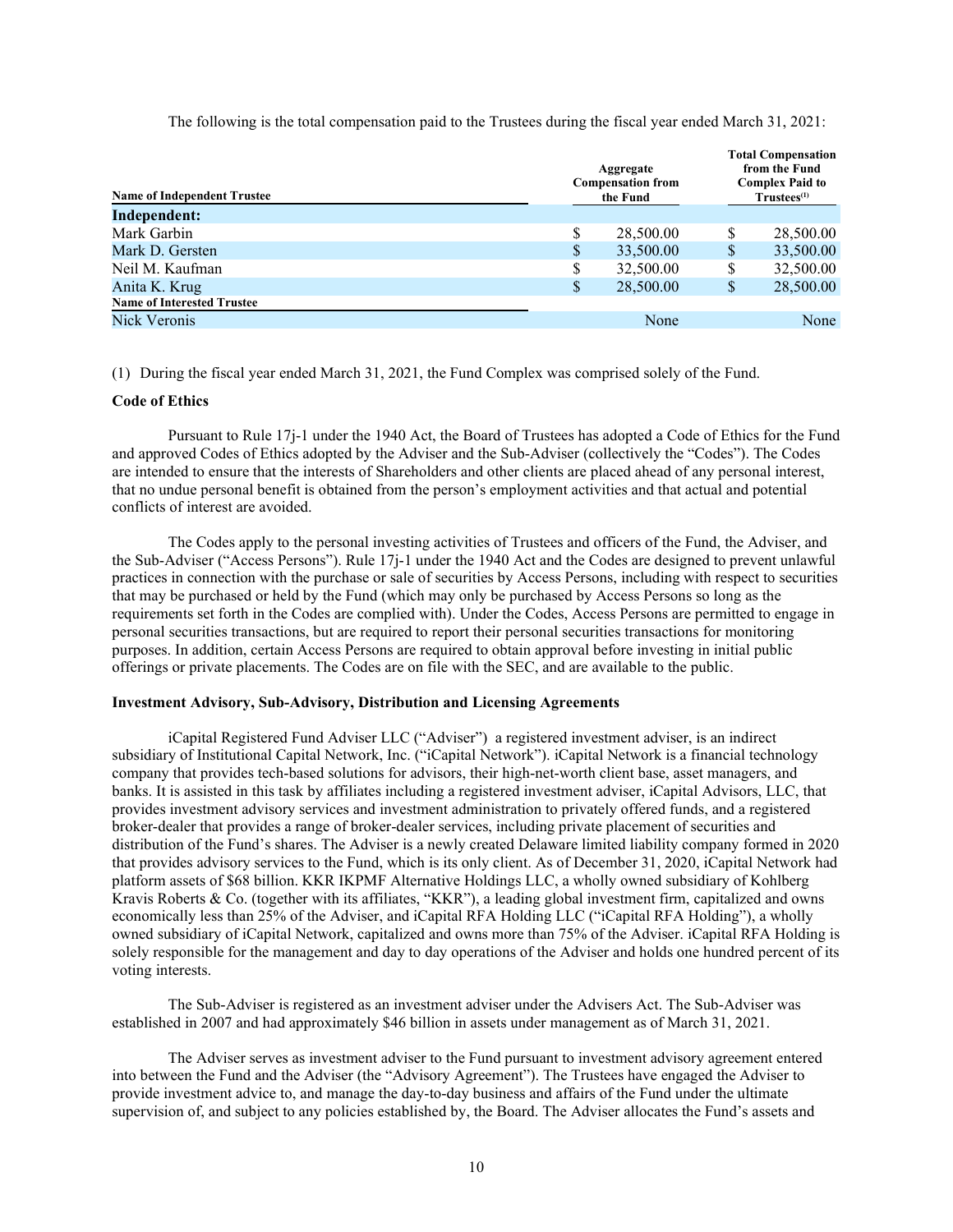monitors regularly each Investment Fund to determine whether its investment program is consistent with the Fund's investment objective and whether the Investment Fund's investment performance and other criteria are satisfactory. The Adviser may sell Investment Funds and select additional Investment Funds, subject in each case to the ultimate supervision of, and any policies established by, the Board of Trustees. The Adviser also provides, or arranges at its expense, for certain management and administrative services for the Fund. Some of those services include providing support services, maintaining and preserving certain records, and preparing and filing various materials with state and U.S. federal regulators.

The offices of the Adviser are located at 60 East  $42<sup>nd</sup>$  Street, New York, New York, and its telephone number is (646) 214-7277. The Adviser or its designee maintains the Fund's accounts, books and other documents required to be maintained under the 1940 Act at Ultimus Fund Services, LLC, 80 Arkay Drive, Hauppauge, NY 11788.

#### **Approval of the Advisory Agreement**

The Advisory Agreement will continue in effect from year to year thereafter so long as such continuance is approved annually by the Board or by vote of a majority of the outstanding voting securities of the Fund; provided that in either event the continuance is also approved by a majority of the Independent Trustees by vote cast in person at a meeting called for the purpose of voting on such approval. The Advisory Agreement is terminable without penalty, on 60 days' prior written notice: by the Board; by vote of a majority of the outstanding voting securities of the Fund; or by the Adviser. The Advisory Agreement also provides that it will terminate automatically in the event of its "assignment," as defined by the 1940 Act and the rules thereunder.

In consideration of the management and administrative services provided by the Adviser to the Fund, the Fund pays, out of the Fund's assets, the Adviser a management fee (the "Management Fee") at the annual rate of 1.20% of the Fund's net asset value.

The Advisory Agreement provides that in the absence of willful misfeasance, bad faith, gross negligence in the performance of its duties or reckless disregard of its obligations and duties under the Advisory Agreement, the Adviser is not liable for any loss the Fund sustains for any investment, adoption of any investment policy, or the purchase, sale or retention of any security.

A discussion of the factors considered by the Fund's Board of Trustees in approving the Advisory Agreement is set forth in the Fund's annual report to Shareholders for the fiscal year ended March 31, 2021.

#### **Approval of the Sub-Advisory Agreement**

The Adviser has entered into a sub-advisory agreement with StepStone Group LP. The Sub-Adviser provides the Fund with non-discretionary investment advisory services subject to the overall supervision of the Adviser and the Fund's officers and Board of Trustees. The Adviser pays the Sub-Adviser a monthly fee of 0.030833% (0.37% on an annualized basis) of the month-end net asset value of the Fund's investments in Investment Funds and Co-Investment Opportunities.

A description of the factors considered by the Fund's Board of Trustees in approving the Sub-Advisory Agreement is set forth in the Fund's annual report to Shareholders for the fiscal year ended March 31, 2021.

#### **Distributor**

iCapital Securities, LLC (the "Distributor") serves as the Fund's distributor pursuant to a distribution agreement. The principal office of the Distributor is located at 60 East  $42<sup>nd</sup>$  Street, New York, New York 10165. Under the distribution agreement, the Distributor, as agent of the Fund, agrees to use its best efforts as sole distributor of the Fund's shares. The distribution agreement continues in effect so long as such continuance is approved at least annually by the Fund's Board, including a majority of those Trustees who are not parties to such distribution agreement nor interested persons of any such party.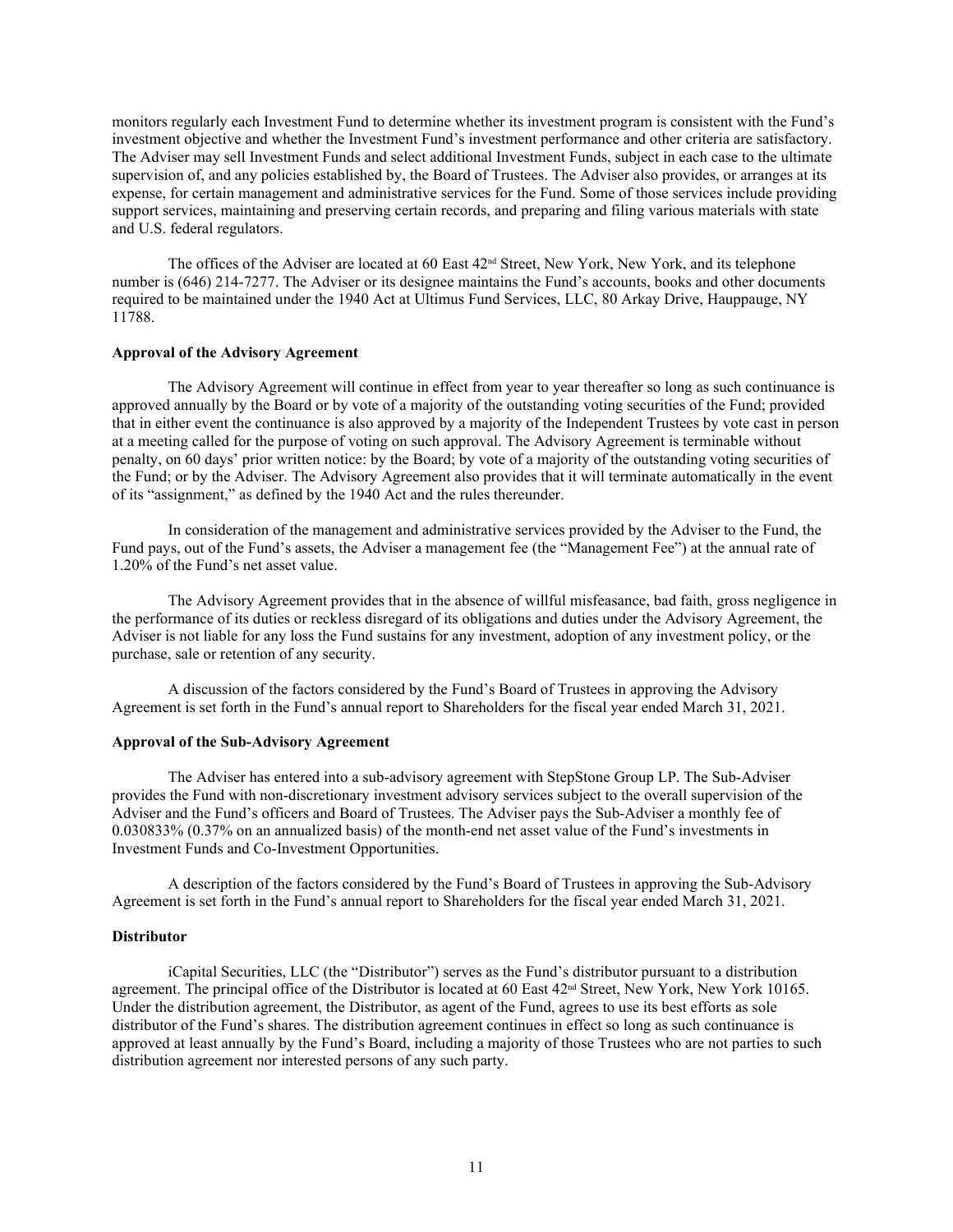#### **Licensing**

The Adviser has entered into a licensing agreement (the "Licensing Agreement") with Kohlberg Kravis Roberts & Co. L.P. ("KKR"), pursuant to which KKR has granted the Adviser a license to use certain KKR trade names, trademarks and/or service marks (the "KKR Marks") in connection with (i) the offering, marketing and promotion of the Fund and (ii) related disclosure. The KKR Marks remain the sole and exclusive property of KKR and, under certain circumstances, KKR may terminate the Licensing Agreement and prohibit the Fund from using the KKR Marks.

## **Other Accounts Managed by the Portfolio Managers**

Because the portfolio managers may manage assets for other investment companies, pooled investment vehicles, and/or other accounts (including institutional clients, pension plans and certain high net worth individuals), there may be an incentive to favor one client over another resulting in conflicts of interest. For instance, the Advisers may receive fees from certain accounts that are higher than the fee it receives from the Fund, or it may receive a performance-based fee on certain accounts. In those instances, the portfolio managers may have an incentive to favor the higher and/or performance-based fee accounts over the Fund. In addition, a conflict of interest could exist to the extent the Advisers have proprietary investments in certain accounts, where portfolio managers have personal investments in certain accounts or when certain accounts are investment options in the Advises' employee benefits and/or deferred compensation plans. The portfolio manager may have an incentive to favor these accounts over others. If the Advisers manage accounts that engage in short sales of securities of the type in which the Fund invests, the Advisers could be seen as harming the performance of the Fund for the benefit of the accounts engaging in short sales if the short sales cause the market value of the securities to fall. The Advisers have adopted trade allocation and other policies and procedures that it believes are reasonably designed to address these and other conflicts of interest.

The following table shows information regarding accounts (other than the Fund) managed by each named portfolio manager as of March 31, 2021:

| <b>Nick Veronis</b>              | Number of<br>Accounts | <b>Total Assets in</b><br><b>Accounts</b><br>(\$ million) | Number of<br><b>Accounts Subject</b><br>to A Performance-<br><b>Based Advisory</b><br>Fee | <b>Total Assets in</b><br><b>Accounts Subject</b><br>to A Performance-<br><b>Based Advisory</b><br>Fee<br>(\$ million) |
|----------------------------------|-----------------------|-----------------------------------------------------------|-------------------------------------------------------------------------------------------|------------------------------------------------------------------------------------------------------------------------|
| Registered Investment Companies  |                       | N/A                                                       |                                                                                           | N/A                                                                                                                    |
| Other Pooled Investment Vehicles |                       | N/A                                                       |                                                                                           | N/A                                                                                                                    |
| Other Accounts                   |                       | N/A                                                       |                                                                                           | N/A                                                                                                                    |

| David Shyu                       | Number of<br>Accounts | <b>Total Assets in</b><br><b>Accounts</b><br>(\$ million) | Number of<br><b>Accounts Subject</b><br>to A Performance-<br><b>Based Advisory</b><br>Fee | <b>Total Assets in</b><br><b>Accounts Subject</b><br>to A Performance-<br><b>Based Advisory</b><br>Fee<br>(\$ million) |
|----------------------------------|-----------------------|-----------------------------------------------------------|-------------------------------------------------------------------------------------------|------------------------------------------------------------------------------------------------------------------------|
| Registered Investment Companies  | U                     | N/A                                                       |                                                                                           | N/A                                                                                                                    |
| Other Pooled Investment Vehicles | 0                     | N/A                                                       |                                                                                           | N/A                                                                                                                    |
| Other Accounts                   |                       | N/A                                                       |                                                                                           | N/A                                                                                                                    |

## **Securities Ownership of Portfolio Managers**

As of March 31, 2021, the dollar range of securities beneficially owned by the portfolio manager in the Fund is shown below:

| Nick Veronis | None |
|--------------|------|
| David Shyu   | None |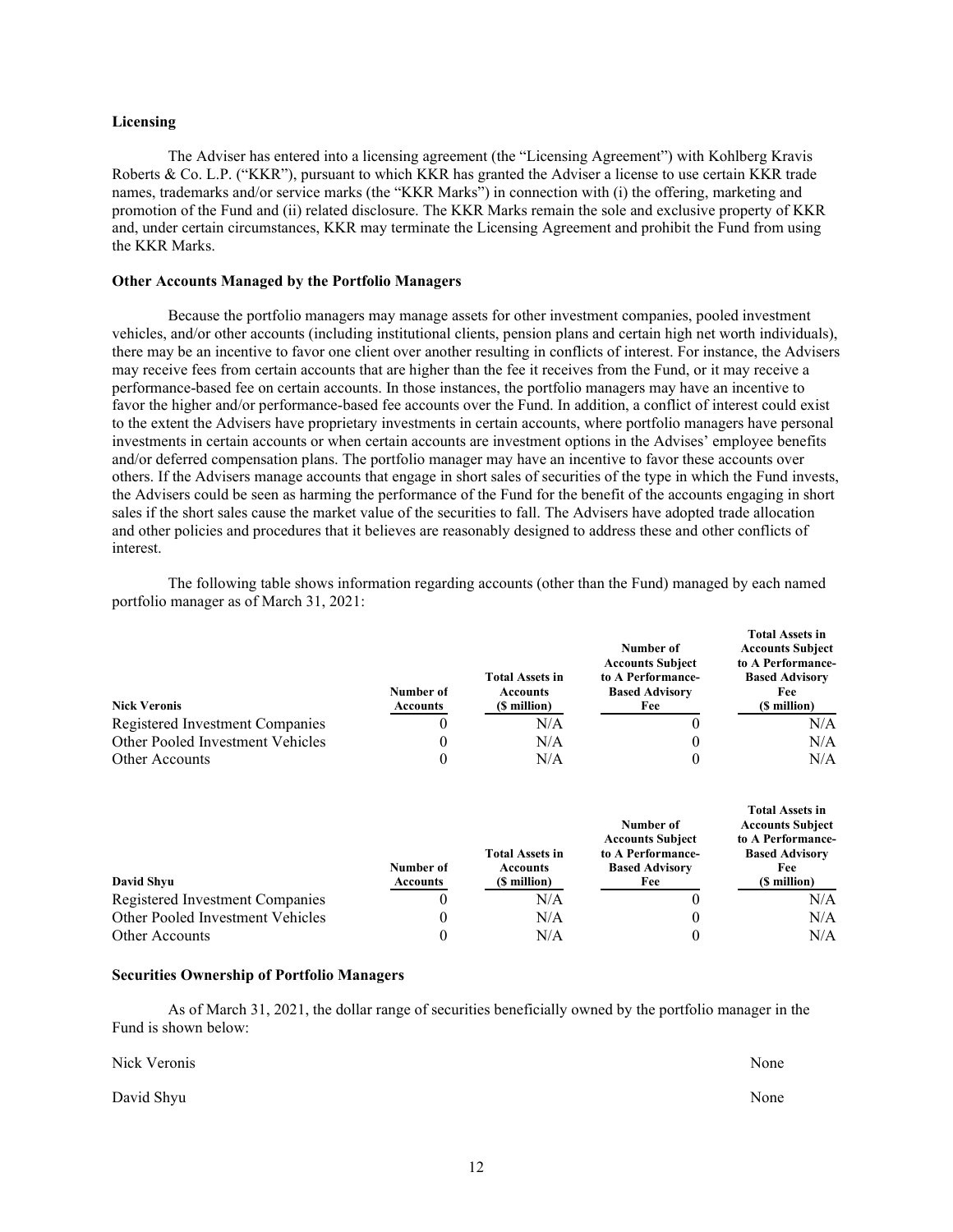## **Portfolio Manager Compensation Structure**

For services as a portfolio manager to the Fund, Nick Veronis and David Shyu receive a salary from the Adviser. Mr. Veronis also has an equity interest in a privately-held entity that directly or indirectly controls the Adviser and its affiliates, and will receive compensation from that entity based upon the future profitability of the Adviser and its affiliates. Mr. Veronis may also receive from the privately-held entity that directly or indirectly controls the Adviser and its affiliates discretionary bonuses and other discretionary compensation in connection with his role as a senior executive of the firm.

## **Proxy Voting Policies and Procedures and Proxy Voting Record**

Investments in the Investment Funds do not typically convey traditional voting rights, and the occurrence of corporate governance or other consent or voting matters for this type of investment is substantially less than that encountered in connection with registered equity securities. On occasion, however, the Fund may receive notices or proposals from the Investment Funds seeking the consent of or voting by holders ("proxies"). The Fund has delegated any voting of proxies in respect of portfolio holdings to the Adviser to vote the proxies in accordance with the Adviser's proxy voting guidelines and procedures. In general, the Adviser believes that voting proxies in accordance with the policies described below will be in the best interests of the Fund.

The Adviser will generally vote to support management recommendations relating to routine matters, such as the election of board members (where no corporate governance issues are implicated) or the selection of independent auditors. The Adviser will generally vote in favor of management or investor proposals that the Adviser believes will maintain or strengthen the shared interests of investors and management, increase value for investors and maintain or increase the rights of investors. On non-routine matters, the Adviser will generally vote in favor of management proposals for mergers or reorganizations and investor rights plans, so long as it believes such proposals are in the best economic interests of the Fund. In exercising its voting discretion, the Adviser will seek to avoid any direct or indirect conflict of interest presented by the voting decision. If any substantive aspect or foreseeable result of the matter to be voted on presents an actual or potential conflict of interest involving the Adviser, the Adviser will make written disclosure of the conflict to the Independent Trustees indicating how the Adviser proposes to vote on the matter and its reasons for doing so.

The Fund intends to hold its interests in the Investment Funds in non-voting form. Where only voting securities are available for purchase by the Fund, in all, or substantially all, instances, the Fund will seek to create by contract the same result as owning a non-voting security by entering into a contract, typically before the initial purchase, to relinquish the right to vote in respect of its investment.

## **Third-Parties**

To assist in its responsibility for voting proxies, the Adviser may from time to time retain experts in the proxy voting and corporate governance area as proxy research providers ("Research Providers"). The services provided to the Adviser by the Research Providers would include in depth research, global issuer analysis, and voting recommendations. While the Adviser may review and utilize recommendations made by the Research Providers in making proxy voting decisions, it is in no way obligated to follow any such recommendations. In addition to research, the Research Providers could provide vote execution, reporting and recordkeeping. The Board would carefully monitor and supervise the services provided by any Research Providers.

#### **Further Information**

For a copy of the Proxy Policy, see Annex A to this SAI. A copy of the Proxy Policy is also available on the SEC's website at [www.sec.gov.](http://www.sec.gov/)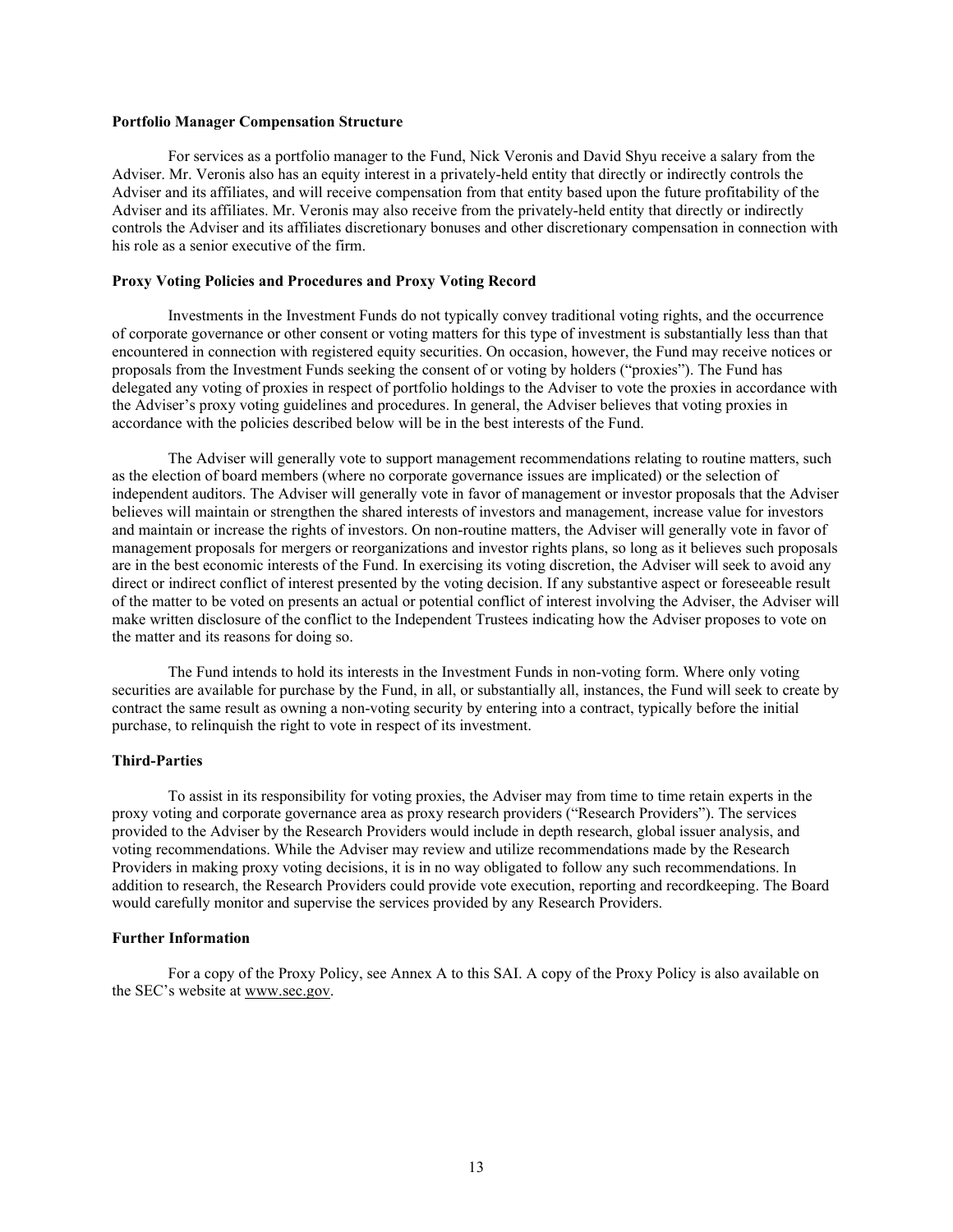# **CONFLICTS OF INTEREST**

## <span id="page-14-0"></span>**The Advisers**

The Advisers or their affiliates provide or may provide investment advisory and other services to various entities. The Advisers and certain of their investment professionals and other principals, may also carry on substantial investment activities for their own accounts, for the accounts of family members and for other accounts (collectively, with the other accounts advised by the Advisers and their affiliates, "Other Accounts"). The Fund has no interest in these activities. The Adviser and its affiliates may receive payments from KKR or other private equity sponsors in connection with such activities. As a result of the foregoing, the Adviser and the investment professionals who, on behalf of the Adviser, will manage the Fund's investment portfolio will be engaged in substantial activities other than on behalf of the Fund, may have differing economic interests in respect of such activities, and may have conflicts of interest in allocating their time and activity between the Fund and Other Accounts. Such persons will devote only so much of their time as in their judgment is necessary and appropriate.

There also may be circumstances under which the Advisers will cause one or more Other Accounts to commit a larger percentage of its assets to an investment opportunity than to which the Advisers will commit the Fund's assets. There also may be circumstances under which the Advisers will consider participation by Other Accounts in investment opportunities in which the Advisers do not intend to invest on behalf of the Fund, or vice versa.

The Fund and the Advisers have obtained exemptive relief from the SEC to permit the Fund and certain private funds advised by StepStone or an affiliate to co-invest in certain Investment Funds and Co-Investment Opportunities. These co-investment transactions may give rise to conflicts of interest or perceived conflicts of interest among the Fund and participating funds.

The Adviser also intends to compensate, from its own resources, third-party securities dealers, other industry professionals and any affiliates thereof ("financial intermediaries") in connection with the distribution of Shares in the Fund or for their ongoing servicing of Shares acquired by their clients. Such compensation may take various forms, including a fixed fee, a fee determined by a formula that takes into account the amount of client assets invested in the Fund, the timing of investment or the overall net asset value of the Fund, or a fee determined in some other method by negotiation between the Adviser and such financial intermediaries. Financial intermediaries may also charge investors, at the financial intermediaries' discretion, a placement fee based on the purchase price of Fund Shares purchased by the investor. As a result of the various payments that financial intermediaries may receive from investors and the Adviser, the amount of compensation that a financial intermediary may receive in connection with the sale of Shares in the Fund may be greater than the compensation it may receive for the distribution of other investment products. This difference in compensation may create an incentive for a financial intermediary to recommend the Fund over another investment product.

Financial intermediaries may be subject to certain conflicts of interest with respect to the Fund. For example, the Fund, the Advisers, Investment Funds or portfolio companies or investment vehicles managed or sponsored by the Advisers or Investment Managers may (i) purchase securities or other assets directly or indirectly from, (ii) enter into financial or other transactions with or (iii) otherwise convey benefits through commercial activities to a financial intermediary. As such, certain conflicts of interest may exist between such persons and a financial intermediary. Such transactions may occur in the future and generally there is no limit to the amount of such transactions that may occur.

Financial intermediaries may perform investment advisory and other services for other investment entities with investment objectives and policies similar to those of the Fund or an Investment Fund. Such entities may compete with the Fund or the Investment Fund for investment opportunities and may invest directly in such investment opportunities. Financial intermediaries that invest in an Investment Fund or a portfolio company may do so on terms that are more favorable than those of the Fund.

Financial intermediaries that act as selling agents for the Fund also may act as distributor for an Investment Fund in which the Fund invests and may receive compensation in connection with such activities. Such compensation would be in addition to the placement fees described above. Financial intermediaries may pay all or a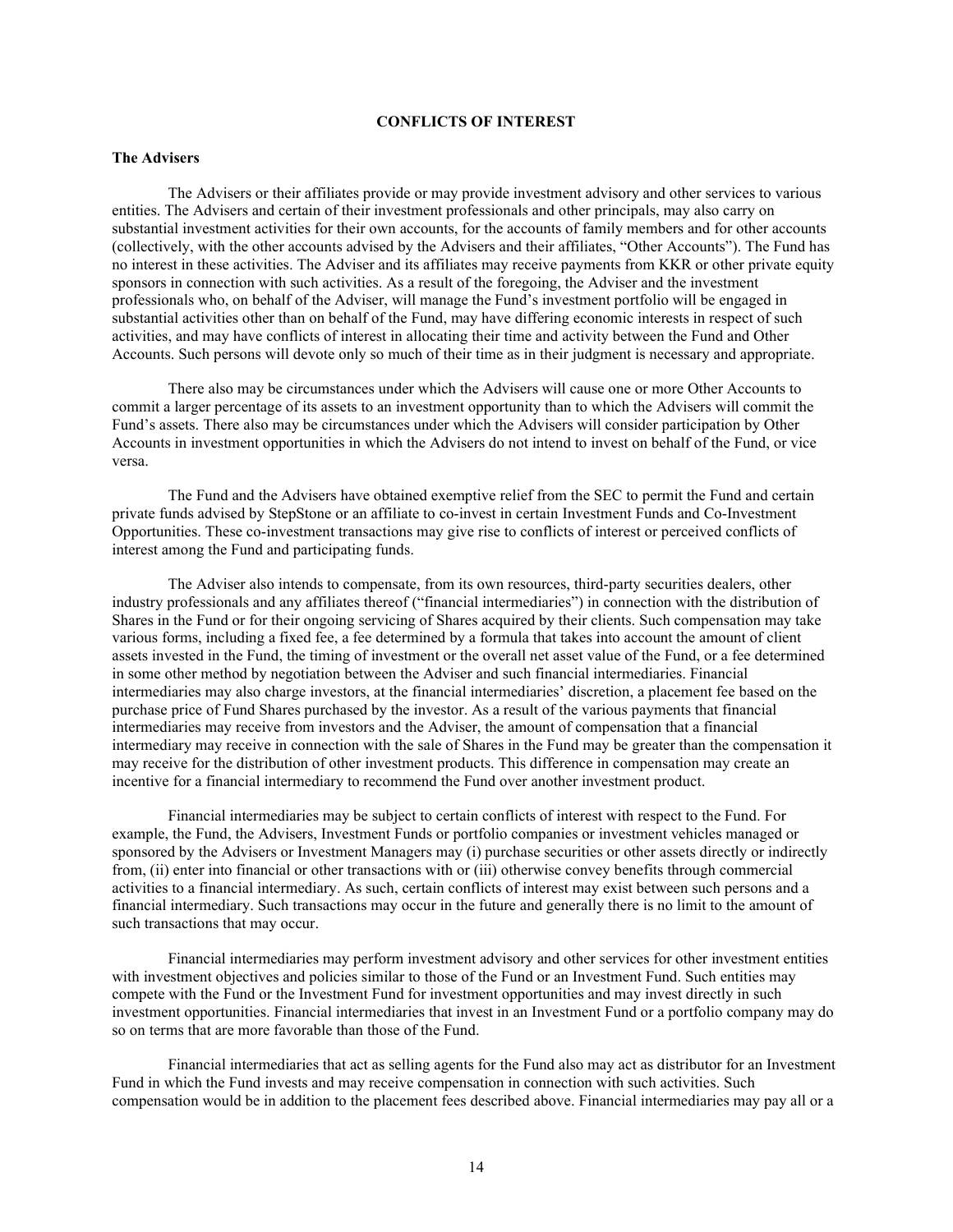portion of the fees paid to it to certain of their affiliates, including, without limitation, financial advisors whose clients purchase Shares of the Fund. Such fee arrangements may create an incentive for a financial intermediary to encourage investment in the Fund, independent of a prospective Shareholder's objectives.

A financial intermediary may provide financing, investment banking services or other services to third parties and receive fees therefore in connection with transactions in which such third parties have interests which may conflict with those of the Fund or an Investment Fund. A financial intermediary may give advice or provide financing to such third parties that may cause them to take actions adverse to the Fund, an Investment Fund or a portfolio company. A financial intermediary may directly or indirectly provide services to, or serve in other roles for compensation for, the Fund, an Investment Fund or a portfolio company. These services and roles may include (either currently or in the future) managing trustee, managing member, general partner, investment manager or advisor, investment sub-advisor, distributor, broker, dealer, selling agent and investor servicer, custodian, transfer agent, fund administrator, prime broker, recordkeeper, shareholder servicer, interfund lending servicer, Fund accountant, transaction (*e.g.*, a swap) counterparty and/or lender. A financial intermediary is expected to provide certain such services to the Fund in connection with the Fund obtaining a credit facility, if any.

In addition, issuers of securities held by the Fund or an Investment Fund may have publicly or privately traded securities in which a financial intermediary is an investor or makes a market. The trading activities of financial intermediaries generally will be carried out without reference to positions held by the Fund or an Investment Fund and may have an effect on the value of the positions so held, or may result in a financial intermediary having an interest in the issuer adverse to the Fund or the Investment Fund. No financial intermediary is prohibited from purchasing or selling the securities of, otherwise investing in or financing, issuers in which the Fund or an Investment Fund has an interest.

A financial intermediary may sponsor, organize, promote or otherwise become involved with other opportunities to invest directly or indirectly in the Fund or an Investment Fund. Such opportunities may be subject to different terms than those applicable to an investment in the Fund or the Investment Fund, including with respect to fees and the right to receive information.

The Adviser and/or its affiliates may advise funds that may invest in other funds advised by KKR or which have other relationships with KKR.

Set out below are practices that the Advisers may follow. Although the Advisers anticipate that the Investment Managers will follow practices similar to those described below, no guarantee or assurances can be made that similar practices will be followed or that an Investment Manager will abide by, and comply with, its stated practices. An Investment Manager may provide investment advisory and other services, directly or through affiliates, to various entities and accounts other than the Investment Funds.

## **Participation in Investment Opportunities**

Directors, principals, officers, employees and affiliates of the Advisers may buy and sell securities or other investments for their own accounts and may have actual or potential conflicts of interest with respect to investments made on behalf of the Fund or an Investment Fund in which the Fund invests. As a result of differing trading and investment strategies or constraints, positions may be taken by directors, principals, officers, employees and affiliates of the Advisers, or by the Advisers for the Other Accounts, or any of their respective affiliates on behalf of their own other accounts ("Investment Manager Accounts") that are the same as, different from or made at a different time than, positions taken for the Fund or an Investment Fund.

## **Other Matters**

An Investment Manager may, from time to time, cause an Investment Fund to effect certain principal transactions in securities with one or more Investment Manager Accounts, subject to certain conditions. Future investment activities of the Investment Managers, or their affiliates, and the principals, partners, directors, officers or employees of the foregoing, may give rise to additional conflicts of interest.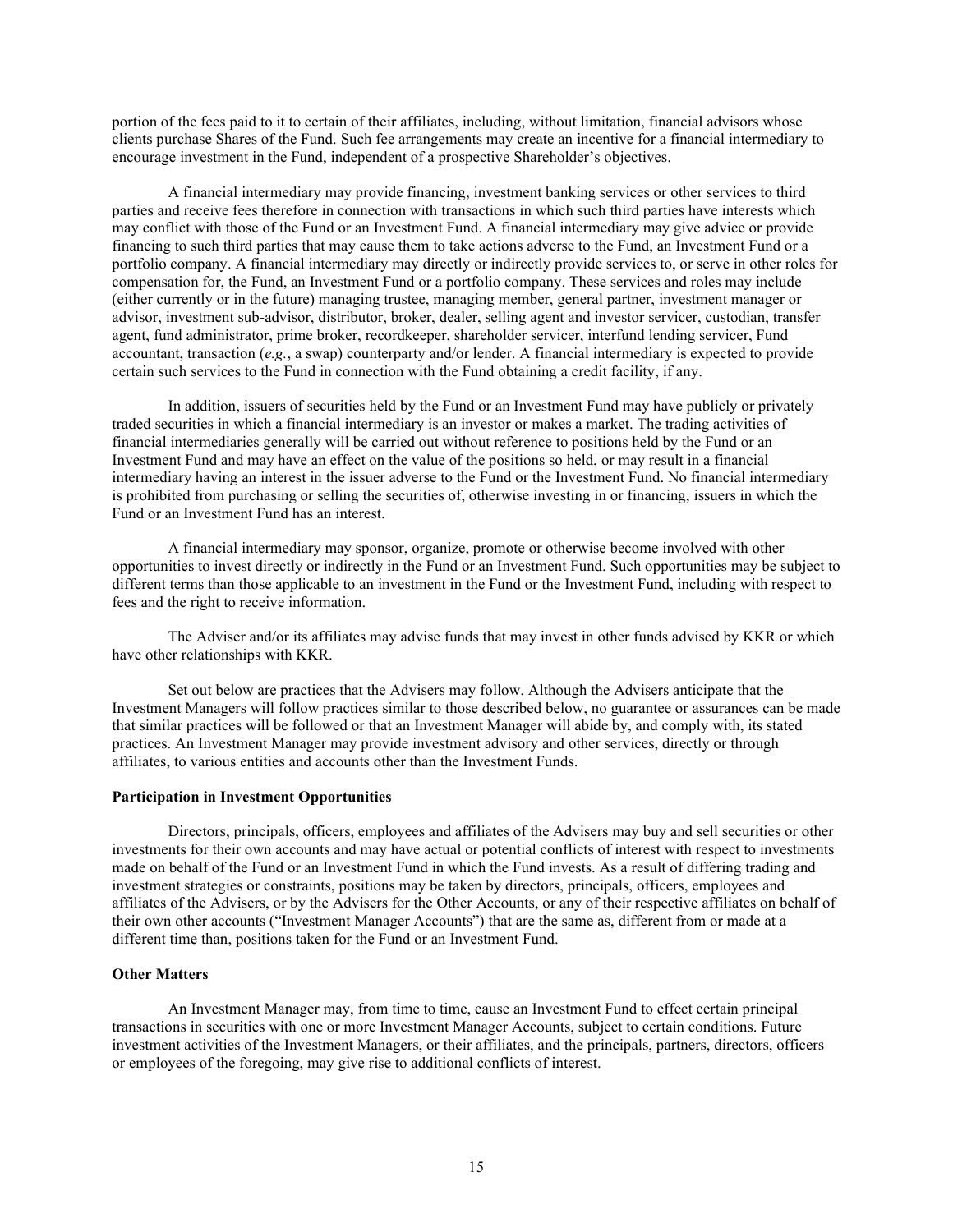The Advisers and their affiliates will not purchase securities or other property from, or sell securities or other property to the Fund, except that the Fund may in accordance with rules under the 1940 Act engage in transactions with accounts that are affiliated with the Fund as a result of common officers, directors, advisers, members or managing general partners. These transactions would be effected in circumstances in which the Advisers determined that it would be appropriate for the Fund to purchase and another client to sell, or the Fund to sell and another client to purchase, the same security or instrument on the same day.

Future investment activities of the Advisers and their affiliates and their principals, partners, members, directors, officers or employees may give rise to conflicts of interest other than those described above.

#### **KKR**

Because the Fund proposes to allocate assets to private equity Investment Funds and other Investment Funds sponsored by or affiliated with KKR, conflicts of interest may arise as a consequence of investment management and other financial advisory services in which KKR and its affiliates are engaged. Additionally, certain Investment Managers may face conflicts of interests stemming from their affiliation with KKR. KKR will provide certain services to the Advisers. Such services may include making appropriate personnel available for presentations, providing information for the Fund to prepare its tax reporting, providing administrative support in connection with commitments to or sales of KKR funds and such other functions as agreed to from time to time.

Subject to certain conditions and limitations, KKR has agreed to provide the Advisers with certain types of information and access to KKR Investment Funds to help enable it to invest the Fund's assets in accordance with its strategy. This includes making available information relating to KKR Investment Funds, access to offerings and secondary transactions in KKR Investment Funds and certain matters relating to the terms of KKR Investment Funds that are relevant to an institutional investor such as the Fund. KKR has also agreed to provide the Adviser with certain types of assistance in connection with the marketing and distribution of the Fund.

KKR provides investment advisory services to Investment Funds in addition to those in which the Fund may invest, and their respective investment professionals may also provide investment and financial services for their proprietary accounts as well. Accordingly, the Investment Managers may have financial interests that diverge from those of the Investment Funds and conflicts of interest may arise in terms of their allocation of investment opportunities as well as their professional time between such managed Investment Funds and other clients and personal accounts.

As a diversified multi-product global investment firm, KKR and its affiliates are engaged in a broad spectrum of activities including sponsoring and managing private Investment Funds and other activities. Those activities may present conflicts if other Investment Funds either compete for the same investment opportunity or pursue investment strategies counter to each other.

### **TAX ASPECTS**

<span id="page-16-0"></span>The following is a summary of certain U.S. federal income tax considerations relevant to the acquisition, holding and disposition of Shares. This discussion offers only a brief outline of the U.S. federal income tax consequences of investing in the Fund and is based upon present provisions of the Internal Revenue Code of 1986, as amended (the "Code"), the regulations promulgated thereunder, and judicial and administrative ruling authorities, all of which are subject to change, which change may be retroactive. The discussion is limited to persons who hold their Shares as capital assets (generally, property held for investment) for U.S. federal income tax purposes. This summary does not address all of the U.S. federal income tax consequences that may be relevant to a particular Shareholder or to Shareholders who may be subject to special treatment under federal income tax laws, such as U.S. financial institutions, insurance companies, broker-dealers, traders in securities that have made an election for U.S. federal income tax purposes to mark-to-market their securities holdings, tax-exempt organizations, partnerships, Shareholders who are not "United States Persons" (as defined in the Code), Shareholders liable for the alternative minimum tax, persons holding Shares through partnerships or other pass-through entities, or persons that have a functional currency (as defined in Section 985 of the Code) other than the U.S. dollar. No ruling has been or will be obtained from the Internal Revenue Service ("IRS") regarding any matter relating to the Fund or the Shares. No assurance can be given that the IRS would not assert a position contrary to any of the tax aspects described below.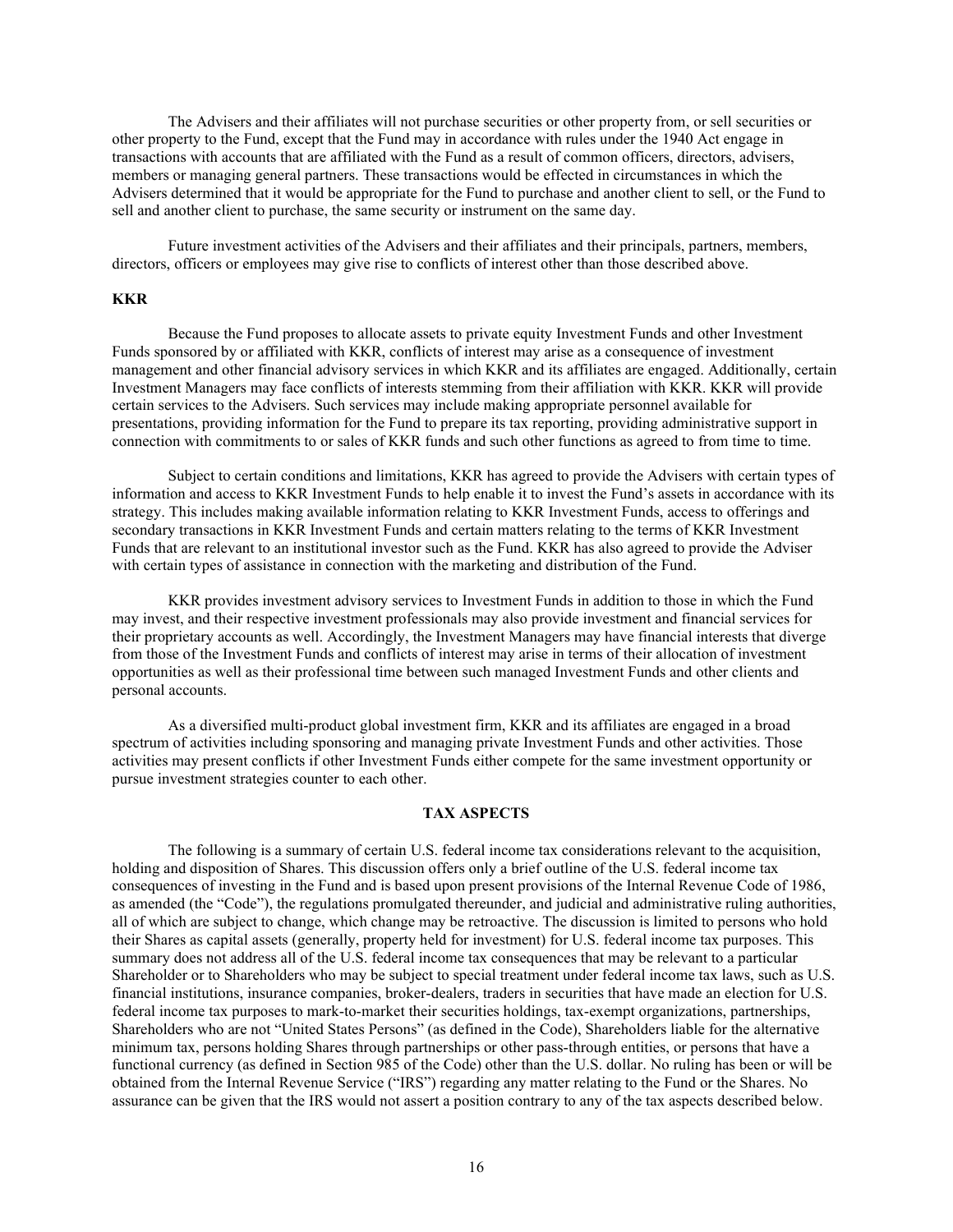The discussion set forth herein does not constitute tax advice. Prospective Shareholders and Shareholders are urged to consult their own tax advisors as to the U.S. federal income tax consequences of the acquisition, holding and disposition of Shares of the Fund, as well as the effects of state, local and non-U.S. tax laws.

UNLESS OTHERWISE INDICATED, REFERENCES IN THIS DISCUSSION TO THE FUND'S INVESTMENTS, ACTIVITIES, INCOME, GAIN AND LOSS, INCLUDE THE DIRECT INVESTMENTS, ACTIVITIES, INCOME, GAIN AND LOSS OF THE FUND, AS WELL AS THOSE INDIRECTLY ATTRIBUTABLE TO THE FUND AS A RESULT OF THE FUND'S INVESTMENT IN ANY INVESTMENT FUND (OR OTHER ENTITY) THAT IS PROPERLY CLASSIFIED AS A PARTNERSHIP OR DISREGARDED ENTITY FOR U.S. FEDERAL INCOME TAX PURPOSES (AND NOT AN ASSOCIATION OR PUBLICLY TRADED PARTNERSHIP TAXABLE AS A CORPORATION).

## **Qualification as a Regulated Investment Company; Tax Treatment**

The Fund has qualified and elected, and is expected to maintain its qualification to be treated as a regulated investment company ("RIC") under the Code. If the Fund so qualifies and distributes (or is deemed to have distributed) each taxable year to Shareholders dividends for U.S. federal income tax purposes of an amount at least equal to the sum of 90% of its investment company taxable income (which includes, among other items, dividends, interest and net short-term capital gains in excess of net long-term capital losses, but determined without regard to the deduction for dividends paid) plus 90% of any net tax-exempt income for the Fund's taxable year, the Fund will not be subject to U.S. federal corporate income taxes on any amounts it distributes as dividends for U.S. federal income tax purposes, including distributions (if any) derived from the Fund's net capital gain (*i.e.*, the excess of the net long-term capital gains over net short-term capital losses) to Shareholders. The Fund intends to distribute to its Shareholders, at least annually, substantially all of its investment company taxable income, net tax-exempt income, and net capital gains.

In addition, amounts not distributed on a timely basis in accordance with a separate calendar year distribution requirement are subject to a nondeductible 4% excise tax. To prevent imposition of the excise tax, the Fund generally must be considered to have distributed dividends for U.S. federal income tax purposes in respect of each calendar year in an amount at least equal to the sum of (1) 98% of its ordinary income (not taking into account any capital gains or losses), determined on a calendar year basis, (2) 98.2% of its capital gain net income, determined under prescribed rules for this purpose (which is generally determined on the basis of the one-year period ending on October 31st of such calendar year, and adjusted for certain ordinary losses), and (3) any ordinary income and capital gain net income from previous years that was not distributed during those years and on which the Fund incurred no U.S. federal income tax. For U.S. federal income tax purposes, dividends declared by the Fund in October, November or December to shareholders of record on a specified date in such a month and paid during January of the following calendar year are taxable to such shareholders, and deductible by the Fund, as if paid on December 31 of the calendar year declared. The Fund generally intends to make distributions sufficient to avoid imposition of the excise tax, although there can be no assurance that it will be able to do so.

In order to qualify as a RIC, the Fund must, among other things: (a) derive in each taxable year (the "gross income test") at least 90% of its gross income from (i) dividends, interest, payments with respect to certain securities loans, and gains from the sale or other disposition of stocks, securities or foreign currencies, or other income (including but not limited to gains from options, futures or forward contracts) derived with respect to its business of investing in such stocks, securities or currencies, and (ii) net income from interests in "qualified publicly traded partnerships" (as defined in the Code) (all such income items, "qualifying gross income"); and (b) diversify its holdings (the "asset diversification test") so that, at the end of each quarter of the taxable year, (i) at least 50% of the value of the Fund's total assets is represented by cash and cash items (including receivables), U.S. Government securities, the securities of other RICs and other securities, with such other securities of any one issuer limited for the purposes of this calculation to an amount not greater than 5% of the value of the Fund's total assets and not greater than 10% of the outstanding voting securities of such issuer, and (ii) not more than 25% of the value of its total assets is invested in the securities (other than U.S. Government securities or the securities of other RICs) of a single issuer, two or more issuers that the Fund controls and that are engaged in the same, similar or related trades or businesses or one or more "qualified publicly traded partnerships" (as defined in the Code).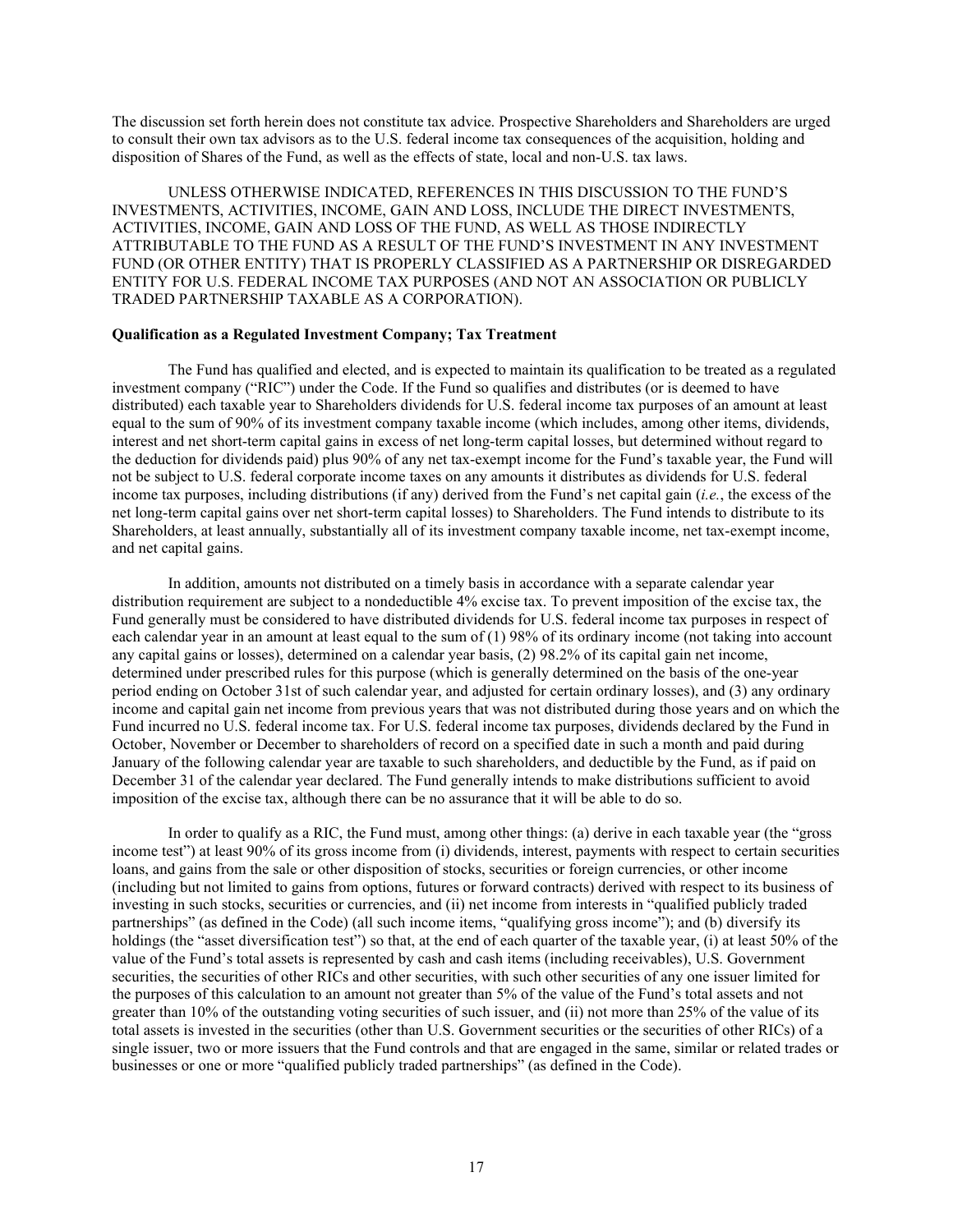For the purpose of determining whether the Fund satisfies the gross income test, the character of the Fund's distributive share of items of income, gain and loss derived through any Investment Funds that are properly treated as partnerships for U.S. federal income tax purposes (other than certain publicly traded partnerships) generally will be determined as if the Fund realized such tax items in the same manner as realized by those Investment Funds. Similarly, for the purpose of the asset diversification test, the Fund, in appropriate circumstances, will "look through" to the assets held by the Fund and such Investment Funds.

A RIC that fails the gross income test for a taxable year shall nevertheless be considered to have satisfied the test for such year if (i) the RIC satisfies certain procedural requirements, and (ii) the RIC's failure to satisfy the gross income test is due to reasonable cause and not due to willful neglect. However, in such case, a tax is imposed on the RIC for the taxable year in which, absent the application of the above cure provision, it would have failed the gross income test equal to the amount by which the RIC's non-qualifying gross income exceeds one-ninth of the RIC's qualifying gross income, each as determined for purposes of applying the gross income test for such taxable year.

Additionally, a RIC that fails the asset diversification test as of the end of a quarter of a taxable year shall nevertheless be considered to have satisfied the test as of the end of such quarter in the following circumstances. If the RIC's failure to satisfy the asset diversification test at the end of the quarter is due to the ownership of assets the total value of which does not exceed the lesser of (i) one percent of the total value of the RIC's assets at the end of such quarter and (ii) \$10,000,000 (a "*de minimis* failure"), the RIC shall be considered to have satisfied the asset diversification test as of the end of such quarter if, within six months of the last day of the quarter in which the RIC identifies that it failed the asset diversification test (or such other prescribed time period), the RIC either disposes of assets in order to satisfy the asset diversification test, or otherwise satisfies the asset diversification test.

In the case of a failure to satisfy the asset diversification test at the end of a quarter of a taxable year under circumstances that do not constitute a *de minimis* failure, a RIC shall nevertheless be considered to have satisfied the asset diversification test as of the end of such quarter if (i) the RIC satisfies certain procedural requirements; (ii) the RIC's failure to satisfy the asset diversification test is due to reasonable cause and not due to willful neglect; and (iii) within six months of the last day of the quarter in which the RIC identifies that it failed the asset diversification test (or such other prescribed time period), the RIC either disposes of the assets that caused the asset diversification failure in order to satisfy the asset diversification test, or otherwise satisfies the asset diversification test. However, in such case, a tax is imposed on the RIC, at the highest stated corporate income tax rate, on the net income generated by the assets that caused the RIC to fail the asset diversification test during the period for which the asset diversification test was not met. In all events, however, such tax will not be less than \$50,000.

If before the end of any taxable quarter of the Fund's taxable year, the Fund believes that it may fail the asset diversification test, the Fund may seek to take certain actions to avert such a failure. However, the action typically taken by RICs to avert such a failure (*e.g.*, the disposition of assets causing the asset diversification discrepancy) may be difficult for the Fund to pursue because of the limited liquidity of the interests in the Investment Funds. While the Code generally affords the Fund a 30-day period after the end of the relevant quarter in which to cure a diversification failure by disposing of non-diversified assets, the constraints on the Fund's ability to do so may limit utilization of this statutory 30-day cure period and, possibly, the extended cure period provided by the Code as discussed above.

If the Fund does not qualify as a RIC, it will be treated for tax purposes as an ordinary corporation. In that case, all of its taxable income would be subject to U.S. federal income tax at regular corporate rates without any deduction for distributions made to Shareholders. In addition, all distributions (including distributions of net capital gain) made to Shareholders generally would be characterized as dividend income to the extent of the Fund's current and accumulated earnings and profits.

## **Distributions**

The Fund intends to make distributions necessary to maintain its ability to be subject to tax as a regulated investment company under the Code and to avoid the imposition of corporate-level federal income tax. As such, the Fund intends to declare and pay distributions from its net investment income and distribute net realized capital gains, if any, at least annually, and in a manner consistent with the provisions of the 1940 Act. After the end of each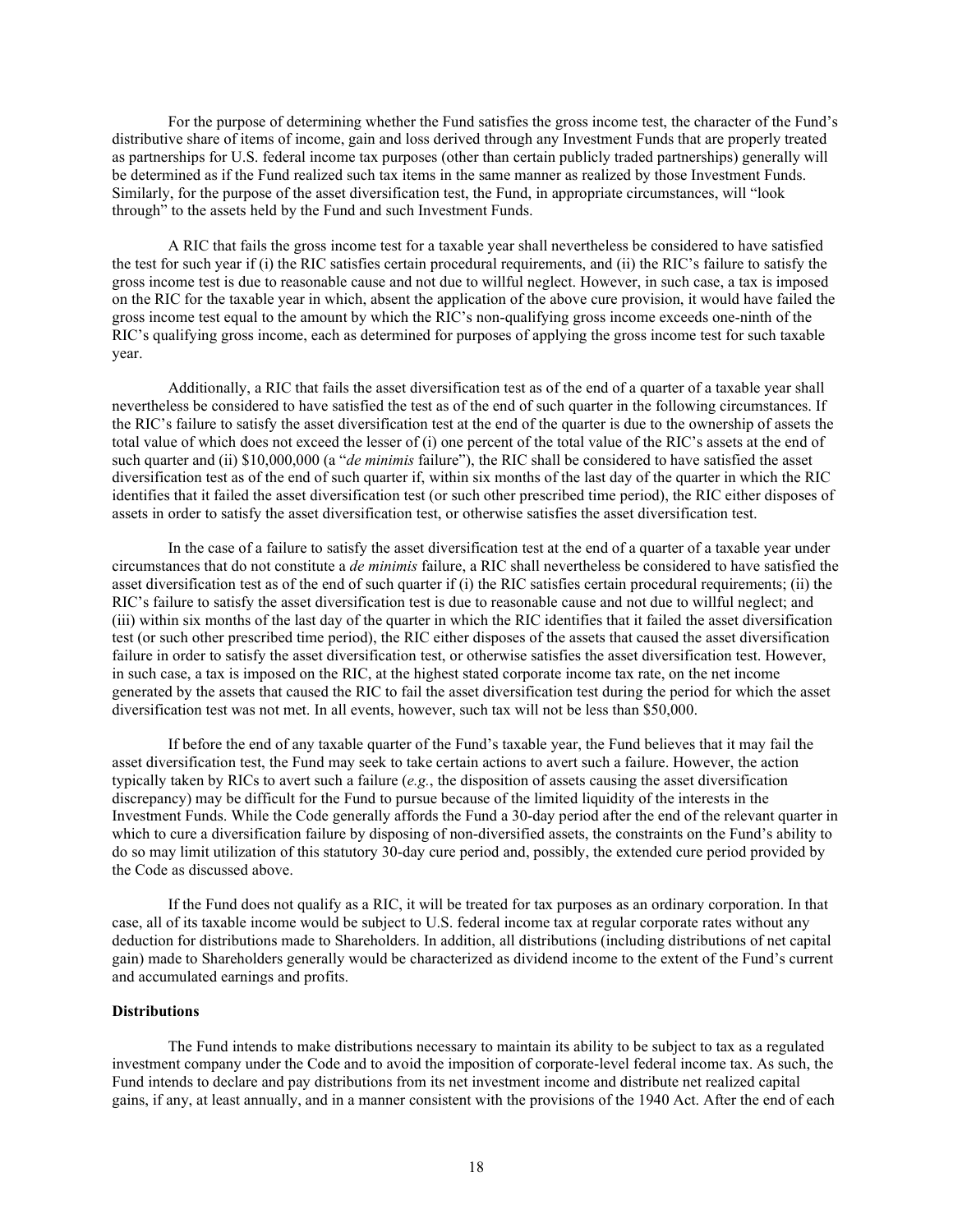calendar year, Shareholders will be provided information regarding the amount and character of distributions actually and deemed received from the Fund during the calendar year. Shareholders normally will be subject to U.S. federal income taxes, and any state and/or local income taxes, on any dividends or other distributions that they receive from the Fund.

Distributions from net investment income and net short-term capital gain generally will be characterized as ordinary income (which generally cannot be offset with capital losses from other sources), and, to the extent attributable to dividends from U.S. corporations, may be eligible for a dividends-received deduction for Shareholders that are corporations. Further, to the extent the dividends are attributable to dividends from U.S. corporations and certain foreign corporations, such dividends may, in certain cases, be eligible for treatment as "qualified dividend income," which is generally subject to tax at rates equivalent to long-term capital gain tax rates, by Shareholders that are individuals. Distributions from net capital gain (typically referred to as a "capital gain dividend") will be characterized as long-term capital gain, regardless of how long Shares have been held by the Shareholder, and will not be eligible for the dividends-received deduction or treatment as "qualified dividend income." However, if the Shareholder received any long-term capital gain distributions in respect of the repurchased Shares (including, for this purpose, amounts credited as undistributed capital gains in respect of those Shares) and held the repurchased Shares for six months or less, any loss realized by the Shareholder upon the repurchase will be treated as long-term capital loss to the extent that it offsets the long-term capital gain distributions. Distributions by the Fund that are or are considered to be in excess of the Fund's current and accumulated earnings and profits for the relevant period will be treated as a tax-free return of capital to the extent of (and in reduction of) a Shareholder's tax basis in its Shares and any such amount in excess of such tax basis will be treated as gain from the sale of Shares, as discussed below. Similarly, as discussed below at "Income from Repurchases and Transfers of Shares," if a repurchase or transfer of a Shareholder's Shares does not qualify for sale or exchange treatment, the Shareholder may, in connection with such repurchase or transfer, be treated as having received, in whole or in part, a taxable dividend, a tax-free return of capital or taxable capital gain, depending on (i) whether the Fund has sufficient earnings and profits to support a dividend and (ii) the Shareholder's tax basis in the relevant Shares repurchased or transferred. In such case, the tax basis in the Shares repurchased or transferred by the Fund, to the extent remaining after any dividend and return of capital distribution with respect to those Shares, will be added to the tax basis of any remaining Shares held by the Shareholder.

The tax treatment of the Fund's distributions from net investment income and capital gains generally will be the same whether the Shareholder takes such distributions in cash or reinvests them to buy additional Shares.

The Fund may elect to retain its net capital gain or a portion thereof for investment and be subject to tax at corporate rates on the amount retained. In such case, the Fund may report the retained amount as undistributed capital gains to its Shareholders, who will be treated as if each Shareholder received a distribution of his or her pro rata share of such gain, with the result that each Shareholder will (i) be required to report his or her pro rata share of such gain on his or her tax return as long-term capital gain, (ii) receive a refundable tax credit for his or her pro rata share of tax paid by the Fund on the gain, and (iii) increase the tax basis for his or her Shares by an amount equal to the deemed distribution less the tax credit.

An additional 3.8% tax will be imposed in respect of the net investment income of certain individuals and on the undistributed net investment income of certain estates and trusts to the extent such person's "modified adjusted gross income" (in the case of an individual) or "adjusted gross income" (in the case of an estate or trust) exceeds certain threshold amounts. For these purposes, "net investment income" will generally include, among other things, dividends (including dividends paid with respect to the Shares to the extent paid out of the Fund's current or accumulated earnings and profits as determined under U.S. federal income tax principles) and net gain attributable to the disposition of property not held in a trade or business (which could include net gain from the sale, exchange or other taxable disposition of Shares), but will be reduced by any deductions properly allocable to such income or net gain. Shareholders are advised to consult their own tax advisors regarding the additional taxation of net investment income.

#### **Income from Repurchases and Transfers of Shares**

A repurchase or transfer of Shares by the Fund generally will be treated as a taxable transaction for U.S. federal income tax purposes, either as a "sale or exchange," or, under certain circumstances, as a "dividend." In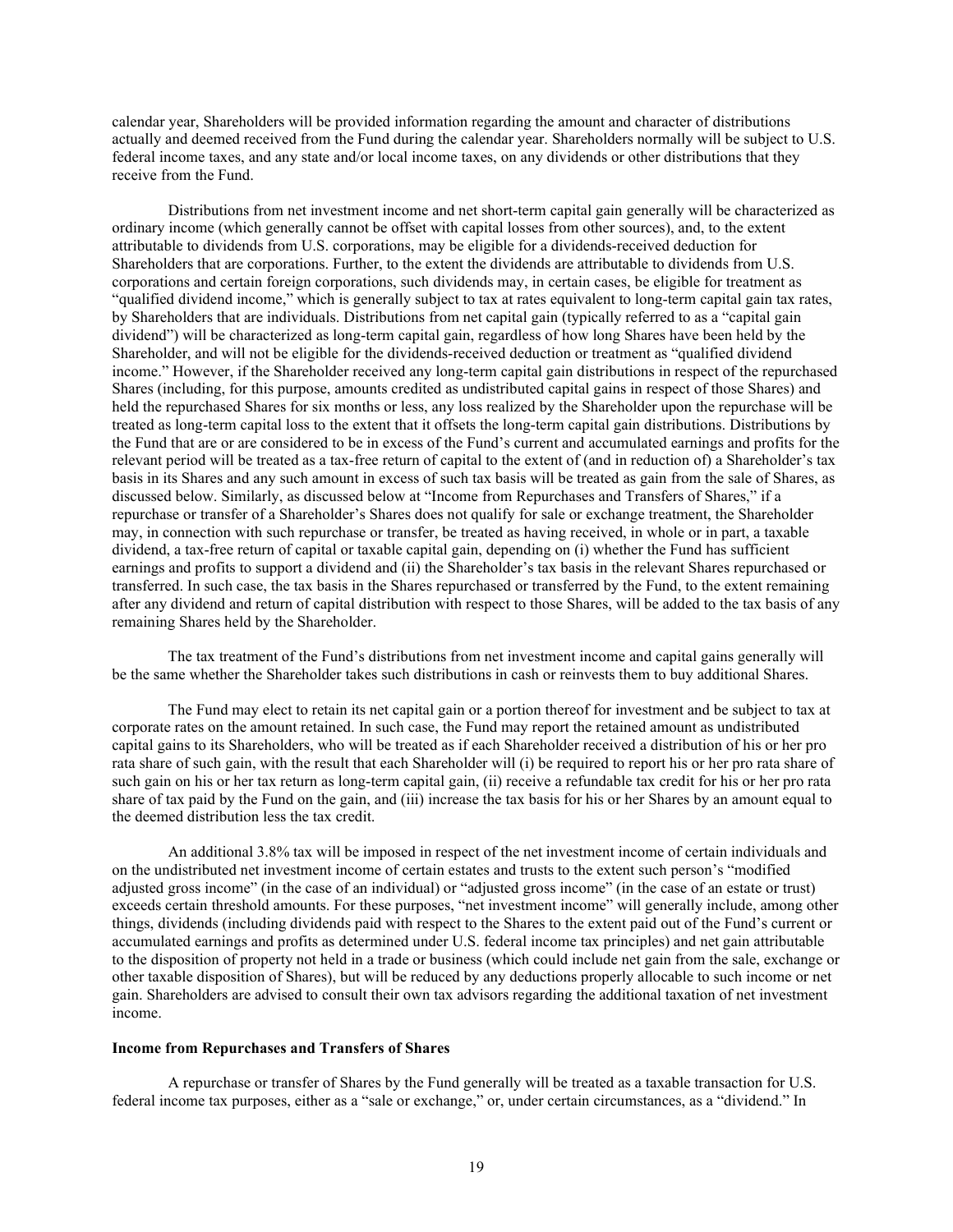general, the transaction should be treated as a sale or exchange of the Shares if the receipt of cash results in a meaningful reduction in the Shareholder's proportionate interest in the Fund or results in a "complete redemption" of the Shareholder's Shares, in each case applying certain constructive ownership rules in the Code. Alternatively, if a Shareholder does not tender all of his or her Shares, such repurchase or transfer may not be treated as a sale or exchange for U.S. federal income tax purposes, and the gross amount of such repurchase or transfer may constitute a dividend to the Shareholder to the extent of such Shareholder's *pro rata* share of the Fund's current and accumulated earnings and profits.

If the repurchase or transfer of a Shareholder's Shares qualifies for sale or exchange treatment, the Shareholder will recognize gain or loss equal to the difference between the amount received in exchange for the repurchased or transferred Shares and the adjusted tax basis of those Shares. Such gain or loss will be capital gain or loss if the repurchased or transferred Shares were held by the Shareholder as capital assets, and generally will be treated as long-term capital gain or loss if the repurchased or transferred Shares were held by the Shareholder for more than one year, or as short-term capital gain or loss if the repurchased or transferred Shares were held by the Shareholder for one year or less.

Notwithstanding the foregoing, any capital loss realized by a Shareholder will be disallowed to the extent the Shares repurchased or transferred by the Fund are replaced (including through reinvestment of dividends) either with Shares or substantially identical securities within a period of 61 days beginning 30 days before and ending 30 days after the repurchase of the Shares. If disallowed, the loss will be reflected as an upward adjustment to the basis of the Shares acquired. The deductibility of capital losses may be subject to statutory limitations.

If the repurchase or transfer of a Shareholder's Shares does not qualify for sale or exchange treatment, the Shareholder may be treated as having received, in whole or in part, a taxable dividend, a tax-free return of capital or taxable capital gain, depending on (i) whether the Fund has sufficient earnings and profits to support a dividend and (ii) the Shareholder's tax basis in the relevant Shares. The tax basis in the Shares repurchased or transferred by the Fund, to the extent remaining after any dividend and return of capital distribution with respect to those Shares, will be added to the tax basis of any remaining Shares held by the Shareholder.

The Fund generally will be required to report to the IRS and each Shareholder the cost basis and holding period for each respective Shareholder's Shares repurchased or transferred by the Fund. The Fund has elected the average cost method as the default cost basis method for purposes of this requirement. If a Shareholder wishes to accept the average cost method as its default cost basis calculation method in respect of Shares in its account, the Shareholder does not need to take any additional action. If, however, a Shareholder wishes to affirmatively elect an alternative cost basis calculation method in respect of its Shares, the Shareholder must contact the Fund's administrator to obtain and complete a cost basis election form. The cost basis method applicable to a particular Share repurchase may not be changed after the valuation date established by the Fund in respect of that repurchase or Share transfer. Shareholders should consult their tax advisors regarding their cost basis reporting options and to obtain more information about how the cost basis reporting rules apply to them.

A sale of Shares, other than in the context of a repurchase or transfer of Shares by the Fund, generally will have the same tax consequences as described above in respect of a Share repurchase or transfer that qualifies for "sale or exchange" treatment.

If a Shareholder recognizes a loss with respect to Shares in excess of certain prescribed thresholds (generally, \$2 million or more for an individual Shareholder or \$10 million or more for a corporate Shareholder that is not an S corporation), the Shareholder must file with the IRS a disclosure statement on an IRS Form 8886. Direct investors of portfolio securities are in many cases excepted from this reporting requirement, but, under current guidance, equity owners of RICs are not excepted. The fact that a loss is reportable as just described does not affect the legal determination of whether the taxpayer's treatment of the loss is proper. Shareholder s should consult their tax advisors to determine the applicability of this reporting requirement in light of their particular circumstances.

### **Other Considerations**

There is a possibility that the Fund may from time to time be considered under the Code to be a nonpublicly offered regulated investment company. Under temporary Treasury regulations, certain expenses of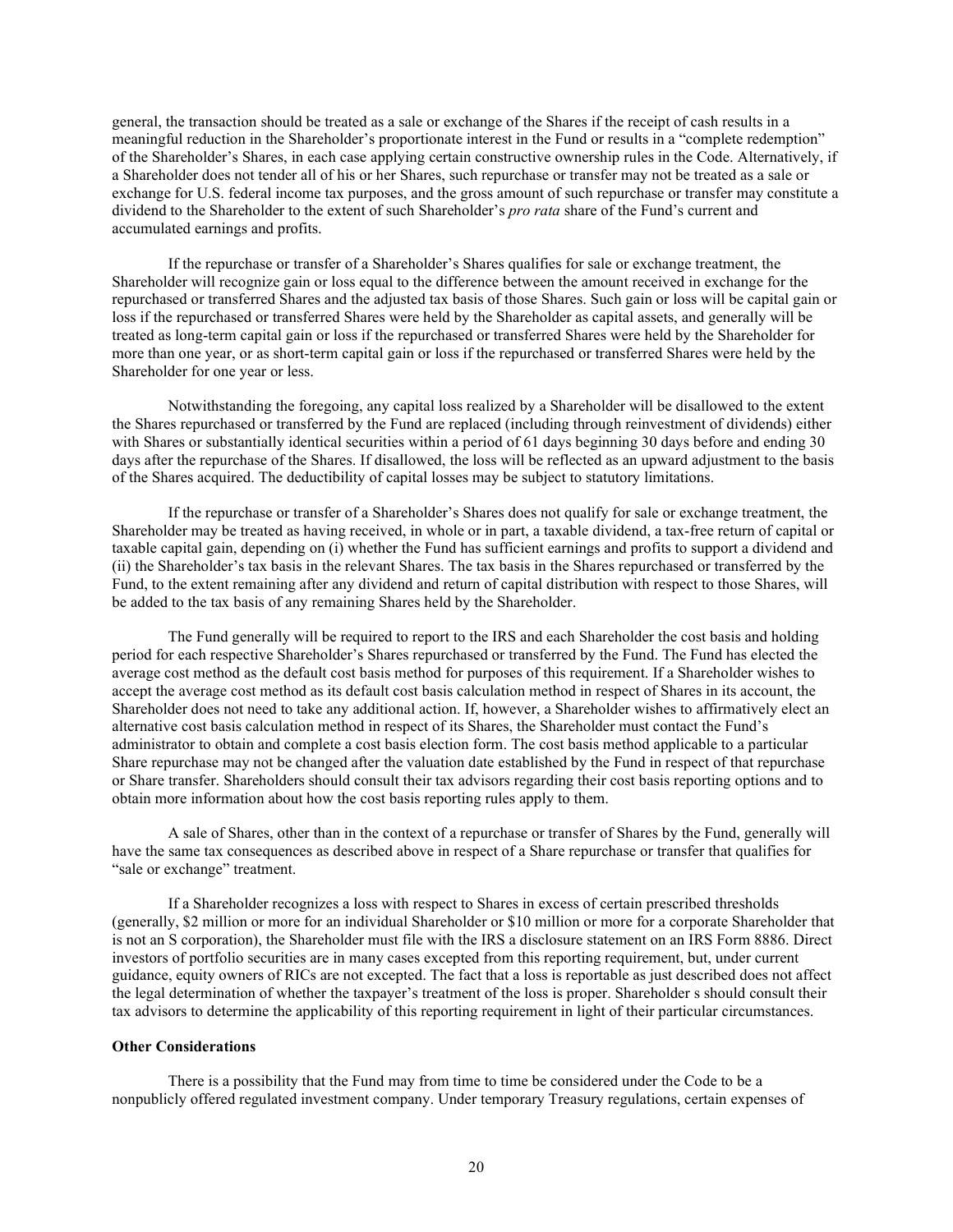nonpublicly offered regulated investment companies, including the Management Fee, may not be deductible by certain Shareholders, generally including individuals and entities that compute their taxable income in the same manner as individuals (thus, for example, a qualified pension plan would not be subject to this rule). Such a Shareholder's *pro rata* portion of the affected expenses will be treated as an additional dividend to the Shareholder and, for taxable years prior to 2025, will generally not be deductible by the Shareholder. For taxable years after 2025, such affected expenses will generally be deductible, subject to the 2% "floor" on miscellaneous itemized deductions and other limitations on itemized deductions set forth in the Code. A "nonpublicly offered regulated investment company" is a RIC whose equity interests are neither (i) continuously offered pursuant to a public offering, (ii) regularly traded on an established securities market, nor (iii) held by at least 500 persons at all times during the RIC's taxable year.

#### **Fund Investments**

The Fund will invest a portion of its assets in Investment Funds, some of which may be classified as partnerships for U.S. federal income tax purposes. An entity that is properly classified as a partnership (and not an association or publicly traded partnership taxable as a corporation) generally is not subject to an entity-level U.S. federal income tax. Instead, each partner of the partnership is required to take into account its distributive share of the partnership's net capital gain or loss, net short-term capital gain or loss, and its other items of ordinary income or loss (including all items of income, gain, loss and deduction allocable to that partnership from investments in other partnerships) for each taxable year of the partnership ending with or within the partner's taxable year. Each such item will have the same character to a partner, and will generally have the same source (either United States or foreign), as though the partner realized the item directly. Partners of a partnership must report these items regardless of the extent to which, or whether, the partnership or the partners receive cash distributions for such taxable year. Accordingly, the Fund may be required to recognize items of taxable income and gain prior to the time that any corresponding cash distributions are made to or by the Fund and certain Investment Funds (including in circumstances where investments by the Investment Funds, such as investments in debt instrument with "original issue discount," generate income prior to a corresponding receipt of cash). In such case, the Fund may have to dispose of interests in Investment Funds that it would otherwise have continued to hold, or devise other methods of cure, to the extent certain Investment Funds earn income of a type that is not qualifying gross income for purposes of the gross income test or hold assets that could cause the Fund not to satisfy the RIC asset diversification test.

Some of the income that the Fund may earn directly or through an Investment Fund, such as income recognized from an equity investment in an operating partnership, may not satisfy the gross income test. To manage the risk that such income might jeopardize the Fund's tax status as a RIC resulting from a failure to satisfy the gross income test, one or more subsidiary entities treated as U.S. corporations for U.S. federal income tax purposes may be employed to earn such income and (if applicable) hold the related investment. Such subsidiary entities generally will be required to incur entity-level income taxes on their earnings, which ultimately will reduce the return to Shareholders.

UNLESS OTHERWISE INDICATED, REFERENCES IN THIS DISCUSSION TO THE FUND'S INVESTMENTS, ACTIVITIES, INCOME, GAIN AND LOSS, INCLUDE THE DIRECT INVESTMENTS, ACTIVITIES, INCOME, GAIN AND LOSS OF BOTH THE FUND, AS WELL AS THOSE INDIRECTLY ATTRIBUTABLE TO THE FUND AS A RESULT OF THE FUND'S INVESTMENT IN ANY INVESTMENT FUND (OR OTHER ENTITY) THAT IS PROPERLY CLASSIFIED AS A PARTNERSHIP OR DISREGARDED ENTITY FOR U.S. FEDERAL INCOME TAX PURPOSES (AND NOT AN ASSOCIATION OR PUBLICLY TRADED PARTNERSHIP TAXABLE AS A CORPORATION).

Ordinarily, gains and losses realized from portfolio transactions will be characterized as capital gains and losses. However, because the functional currency of the Fund for U.S. federal income tax purposes is the U.S. dollar, a portion of the gain or loss realized from the disposition of foreign currencies (including foreign currency denominated bank deposits) and non-U.S. dollar denominated securities (including debt instruments, certain futures or forward contracts and options, and similar financial instruments) is generally characterized as ordinary income or loss in accordance with Section 988 of the Code. Section 988 of the Code similarly provides that gains or losses attributable to fluctuations in exchange rates that occur between the time the Fund accrues interest or other receivables or accrues expenses or other liabilities denominated in a foreign currency and the time such receivables are collected or the time that the liabilities are paid would be generally characterized as ordinary income or loss. In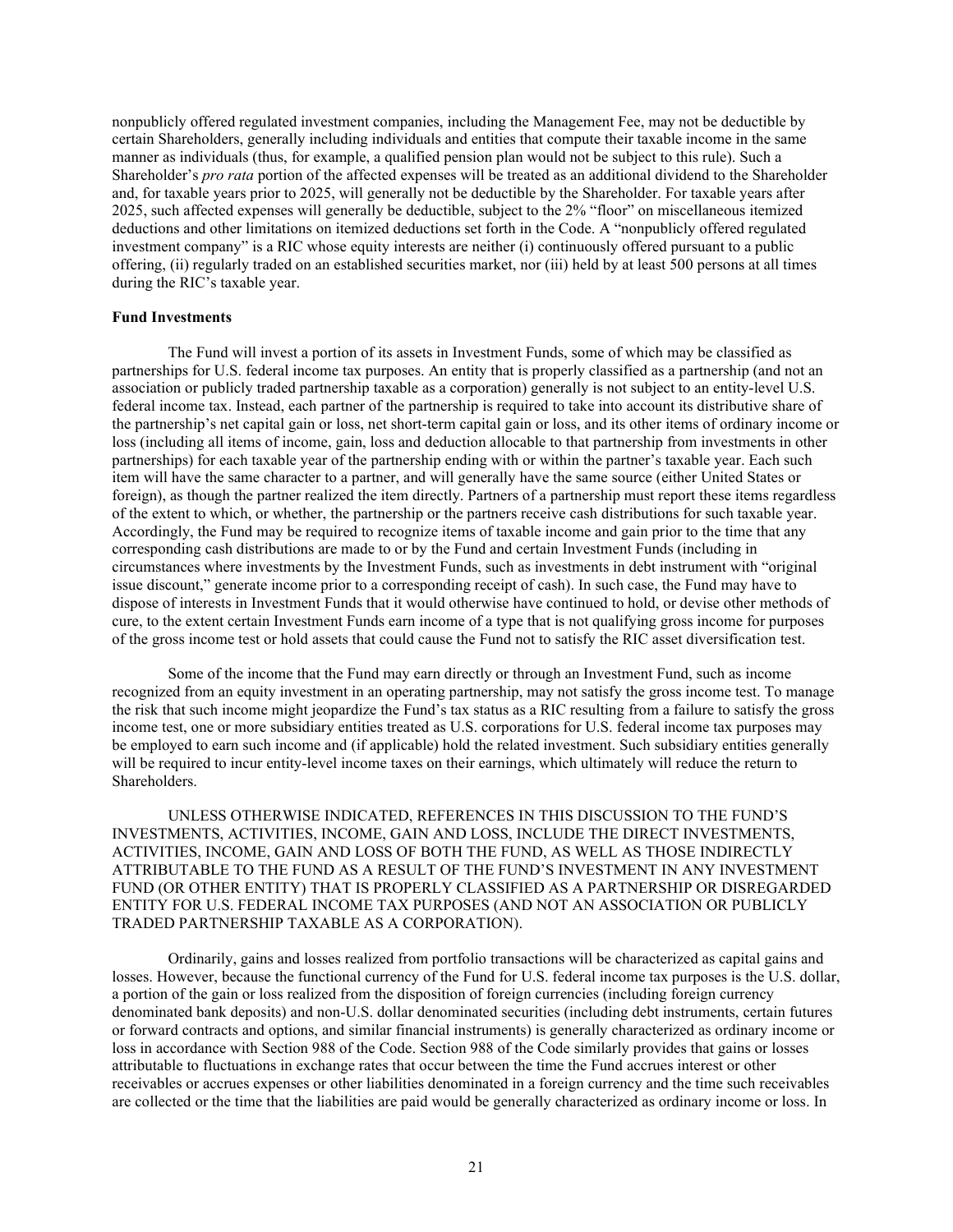addition, all or a portion of any gains realized from the sale or other disposition of certain market discount bonds will be characterized as ordinary income. Finally, all or a portion of any gain realized from engaging in "conversion transactions" (as defined in the Code to generally include certain transactions designed to convert ordinary income into capital gain) may be characterized as ordinary income.

#### **Hedging and Derivative Transactions**

Gain or loss, if any, realized from certain financial futures or forward contracts and options transactions ("Section 1256 Contracts") generally is treated as 60% long-term capital gain or loss and 40% short-term capital gain or loss. Gain or loss will arise upon exercise or lapse of Section 1256 Contracts. In addition, any Section 1256 Contracts remaining unexercised at the end of the Fund's taxable year are treated as sold for their then fair market value, resulting in the recognition of gain or loss characterized in the manner described above.

The Fund may acquire certain foreign currency forward contracts, enter into certain foreign currency futures contracts, acquire put and call options on foreign currencies, or acquire or enter into similar foreign currency-related financial instruments. Generally, foreign currency regulated futures contracts and option contracts that qualify as Section 1256 Contracts will not be subject to ordinary income or loss treatment under Section 988 of the Code. However, if the Fund acquires or enters into any foreign currency futures contracts or options contracts that are not Section 1256 Contracts, or any foreign currency forward contracts or similar foreign currency-related financial instruments, any gain or loss realized by the Fund with respect to such contract or financial instruments generally will be characterized as ordinary gain or loss unless the contract or financial instrument in question is a capital asset in the hands of the Fund and is not part of a straddle transaction (as described below), and an election is made by the Fund (before the close of the day the transaction is entered into) to characterize the gain or loss attributable to such contract or financial instrument as capital gain or loss.

Offsetting positions held by the Fund, or the Investment Funds, involving certain financial futures or forward contracts or options transactions with respect to actively traded personal property may be considered, for tax purposes, to constitute "straddles." In addition, investments by the Fund in particular combinations of Investment Funds may also be treated as a "straddle." To the extent the straddle rules apply to positions established by the Fund, or the Investment Funds, losses realized by the Fund may be deferred to the extent of unrealized gain in the offsetting positions. Further, short-term capital loss on straddle positions may be recharacterized as long-term capital loss, and long-term capital gains on straddle positions may be treated as short-term capital gains or ordinary income. Certain of the straddle positions held by the Fund, or the Investment Funds, may constitute "mixed straddles." One or more elections may be made in respect of the U.S. federal income tax treatment of "mixed straddles," resulting in different tax consequences. In certain circumstances, the provisions governing the tax treatment of straddles override or modify certain of the provisions discussed above.

If the Fund, or possibly an Investment Fund, either (1) holds an appreciated financial position with respect to stock, certain debt obligations or partnership interests ("appreciated financial position"), and then enters into a short sale, futures, forward, or offsetting notional principal contract (collectively, a "Contract") with respect to the same or substantially identical property, or (2) holds an appreciated financial position that is a Contract and then acquires property that is the same as, or substantially identical to, the underlying property, the Fund generally will be taxed as if the appreciated financial position were sold at its fair market value on the date the Fund, or such Investment Fund, enters into the financial position or acquires the property, respectively. The foregoing will not apply, however, to any transaction during any taxable year that otherwise would be treated as a constructive sale if the transaction is closed within 30 days after the end of that year and the appreciated financial position is held unhedged for 60 days after that closing (*i.e.*, at no time during that 60-day period is the risk of loss relating to the appreciated financial position reduced by reason of certain specified transactions with respect to substantially identical or related property, such as by reason of an option to sell, being contractually obligated to sell, making a short sale, or granting an option to buy substantially identical stock or securities).

If the Fund, or possibly an Investment Fund, enters into certain derivatives (including forward contracts, long positions under notional principal contracts, and related puts and calls) with respect to equity interests in certain pass-thru entities (including other RICs, real estate investment trusts, partnerships, real estate mortgage investment conduits and certain trusts and foreign corporations), long-term capital gain with respect to the derivative may be recharacterized as ordinary income to the extent it exceeds the long-term capital gain that would have been realized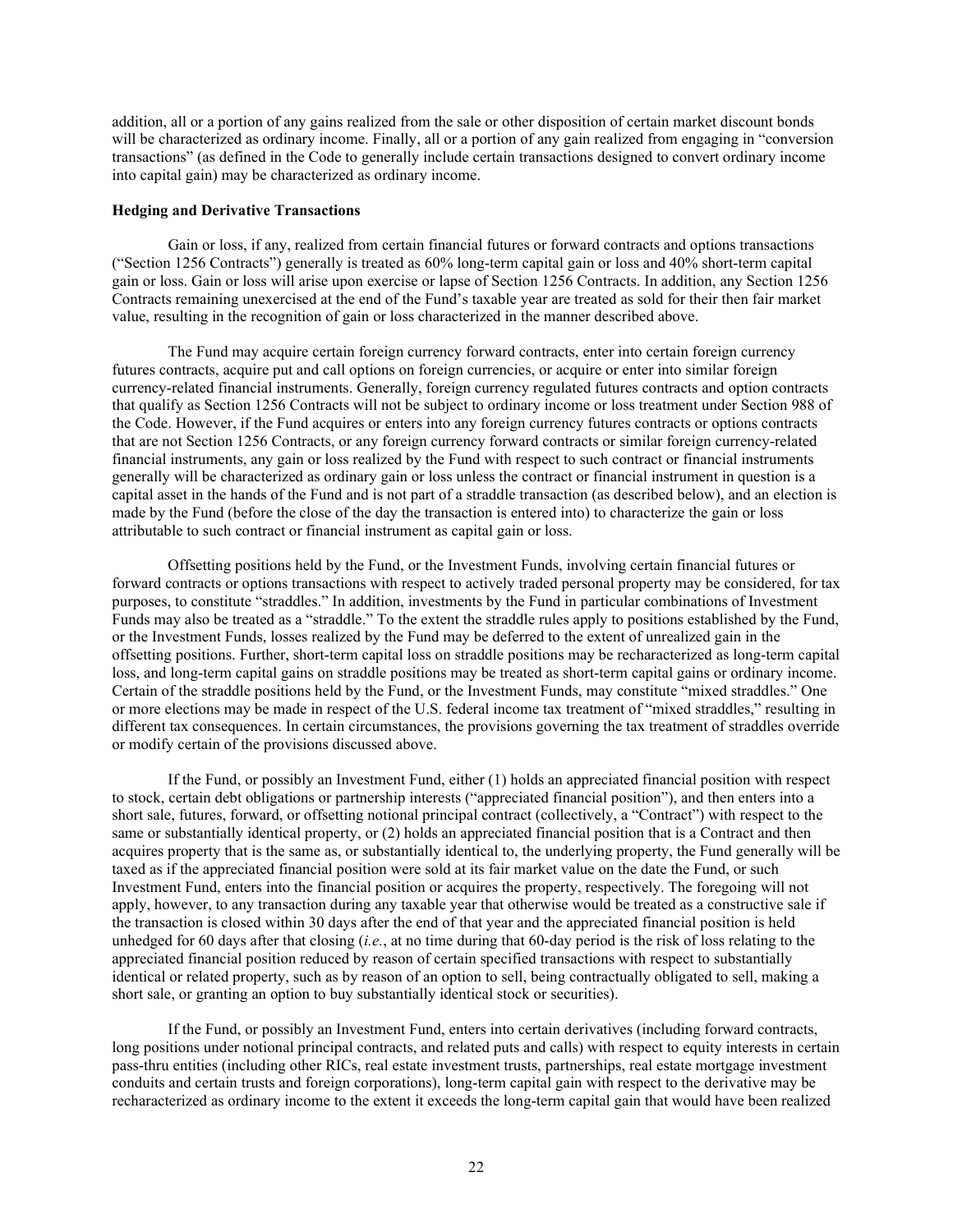had the interest in the pass-thru entity been held directly during the term of the derivative contract. Any gain recharacterized as ordinary income will be treated as accruing at a constant rate over the term of the derivative contract and may be subject to an interest charge. The U.S. Department of the Treasury (the "Treasury") and the IRS have the authority to issue regulations expanding the application of these rules to derivatives with respect to debt instruments and/or stock in corporations that are not pass-thru entities.

#### **Passive Foreign Investment Companies and Controlled Foreign Corporations**

The Fund may indirectly hold equity interests in non-U.S. Investment Funds and/or non-U.S. portfolio companies that may be treated as "passive foreign investment companies" (each, a "PFIC") under the Code. A PFIC is generally defined as a non-U.S. entity which is classified as a corporation for U.S. federal income tax purposes, and which earns at least 75% of its annual gross income from passive sources (such as interest, dividends, rents, royalties or capital gain) or which holds at least 50% of its total assets in assets producing such passive income. The Fund may be subject to U.S. federal income tax, at ordinary income rates, on a portion of any "excess distribution" or gain from the disposition of such interests even if such income is distributed as a taxable dividend by the Fund to its Shareholders. Additional charges in the nature of interest may be imposed on the Fund in respect of deferred taxes arising from such distributions or gains. If an election is made to treat the PFIC as a "qualified electing fund" under the Code (a "QEF"), then the Fund would be required, in lieu of the foregoing requirements, to include in income each year a portion of the QEF's ordinary earnings and net capital gain (at ordinary income and capital gains rates, respectively), even if not distributed to the Fund. If the QEF incurs losses for a taxable year, these losses will not pass through to the Fund and, accordingly, cannot offset other income and/or gains of the Fund. The QEF election may not be able to be made with respect to many PFICs because of certain requirements that the PFICs themselves would have to satisfy. Alternatively, in certain cases, an election can be made to mark-to-market the shares of a PFIC held by the Fund at the end of the Fund's taxable year (as well as on certain other dates prescribed in the Code). In this case, the Fund would recognize as ordinary income its share of any increase in the value of such PFIC shares, and as ordinary loss its share of any decrease in such value, to the extent such did not exceed its share of prior increases in income derived from such PFIC shares. Under either election, the Fund might be required to recognize income in excess of its distributions from PFICs and its proceeds from dispositions of PFIC stock during the applicable taxable year and such income would nevertheless be subject to the distribution requirement and would be taken into account under prescribed timing rules for purposes of the 4% excise tax (described above). Dividends paid by PFICs will not be treated as "qualified dividend income." In certain cases, the Fund will not be the party legally permitted to make the QEF election or the mark-to-market election in respect of indirectly held PFICs and, in such cases, will not have control over whether the party within the chain of ownership that is legally permitted to make the QEF or mark-to-market election will do so.

If the Fund holds greater than 10% of the interests treated as equity for U.S. federal income tax purposes in a foreign entity classified as a corporation for U.S. federal income tax purposes and considered a controlled foreign corporation ("CFC") under the Code, the Fund may be treated as receiving a deemed distribution (*i.e.*, characterized as ordinary income) each taxable year from such foreign corporation in an amount equal to its *pro rata* share of such entity's income for such taxable year (including both ordinary earnings and capital gains), whether or not the entity makes an actual distribution during such taxable year. The Fund would be required to include the amount of a deemed distribution from a CFC when computing its investment company taxable income as well as in determining whether the Fund satisfies the distribution requirements applicable to RICs, even to the extent the amount of the Fund's income deemed recognized from the CFC exceeds the amount of any actual distributions from the CFC and the proceeds from any sales or other dispositions of CFC stock during the Fund's taxable year. In general, a foreign entity classified as a corporation for U.S. federal income tax purposes will be considered a CFC if greater than 50% of the shares of the corporation, measured by reference to combined voting power or value, is owned (directly, indirectly or by attribution) by U.S. Shareholders. A "U.S. Shareholder," for this purpose, is any U.S. person that possesses (actually or constructively) 10% or more of the combined value or voting power of all classes of shares of a foreign entity classified as a corporation for U.S. federal income tax purposes.

#### **State and Local Taxes**

In addition to the U.S. federal income tax consequences summarized above, Shareholders and prospective Shareholders should consider the potential state and local tax consequences associated with an investment in the Fund. The Fund may become subject to income and other taxes in states and localities based on the Fund's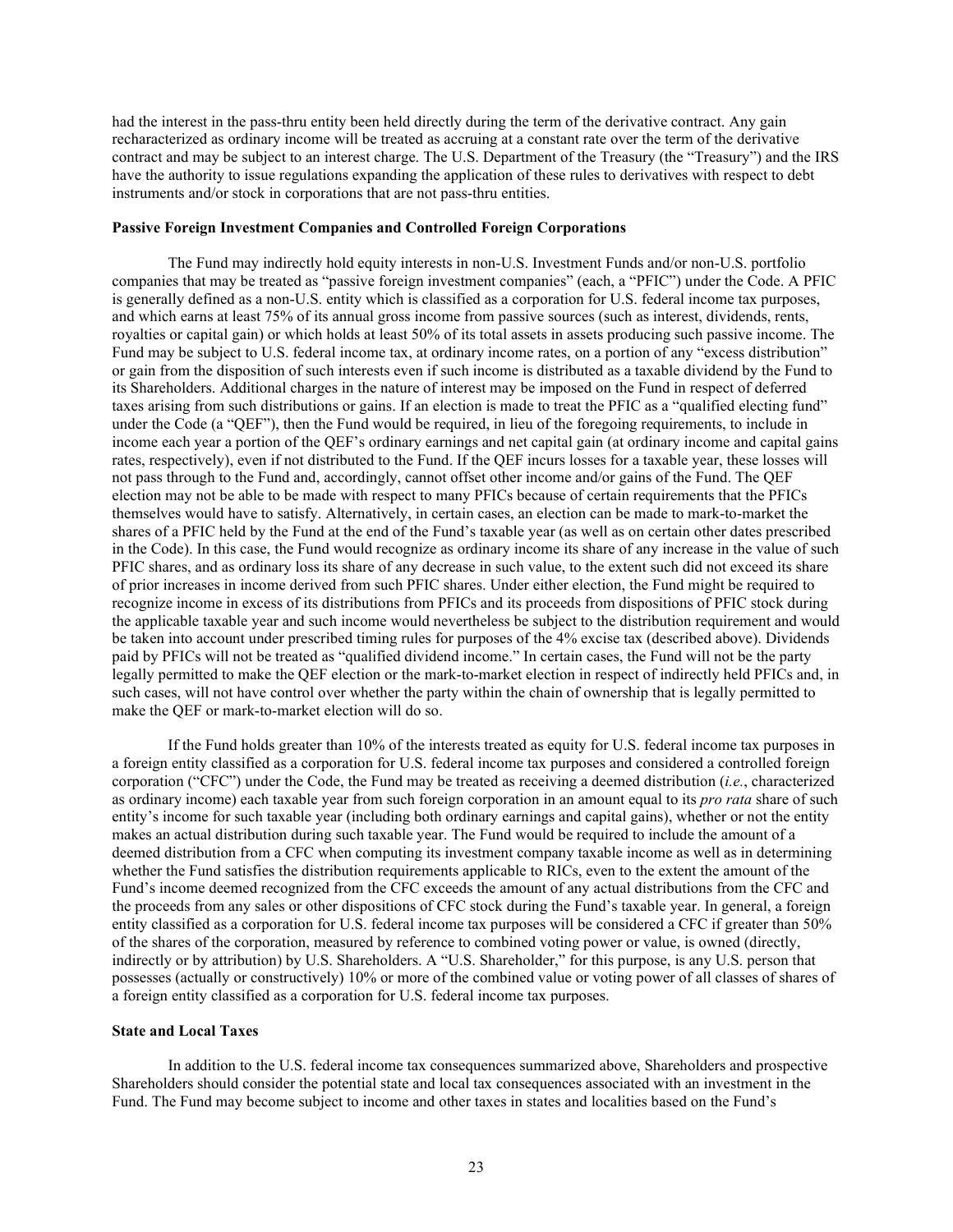investments in entities that conduct business in those jurisdictions. Shareholders will generally be taxable in their state of residence with respect to their income or gains earned and distributed by the Fund as dividends for U.S. federal income tax purposes, or the amount of their investment in the Fund.

## **Foreign Taxes**

The Fund's investment in non-U.S. stocks or securities may be subject to withholding and other taxes imposed by countries outside the United States. In that case, the Fund's yield on those stocks or securities would be decreased. Tax conventions between certain countries and the United States may reduce or eliminate such taxes. If more than 50% of the Fund's assets at year-end consists of the stock or securities of foreign corporations, the Fund may elect to permit its Shareholders to claim a credit or deduction on their income tax returns for their *pro rata*  portion of qualified taxes paid or deemed paid by the Fund to foreign countries in respect of foreign stock or securities the Fund has held for at least the minimum period specified in the Code. In such a case, Shareholders of the Fund will include in gross income from foreign sources their *pro rata* shares of such taxes. The Fund does not expect to meet the requirements to make the election described above in respect of the treatment of foreign taxes.

#### **Information Reporting and Backup Withholding**

Information returns will generally be filed with the IRS in connection with distributions made by the Fund to Shareholders unless Shareholders establish they are exempt from such information reporting (*e.g.*, by properly establishing that they are classified as corporations for U.S. federal tax purposes). Additionally, the Fund may be required to withhold, for U.S. federal income taxes, a portion of all taxable dividends and repurchase proceeds payable to Shareholders who fail to provide the Fund with their correct taxpayer identification numbers ("TINs"), generally on an IRS Form W-9, or who otherwise fail to make required certifications, or if the Fund or the Shareholder has been notified by the IRS that such Shareholder is subject to backup withholding. Certain Shareholders specified in the Code and the Treasury regulations promulgated thereunder are exempt from backup withholding, but may be required to demonstrate their exempt status. Backup withholding is not an additional tax. Any amounts withheld will be allowed as a refund or a credit against the Shareholder's federal income tax liability if the appropriate information is provided to the IRS.

## **U.S. Federally Tax-Exempt Shareholders**

Under current law, the Fund serves to "block" (that is, prevent the attribution to Shareholders of) unrelated business taxable income ("UBTI") from being realized by its U.S. federally tax-exempt Shareholders (including, among others, individual retirement accounts ("IRAs"), 401(k) accounts, Keogh plans, pension plans and certain charitable entities). Notwithstanding the foregoing, a U.S. federally tax-exempt Shareholder could realize UBTI by virtue of its investment in Shares of the Fund if the U,S, federally tax-exempt Shareholder has engaged in a borrowing or other similar transaction to acquire its Shares. A tax-exempt Shareholder may also recognize UBTI if the Fund were to recognize "excess inclusion income" derived from direct or indirect investments in residual interests in real estate mortgage investment conduits or taxable mortgage pools. If a charitable remainder annuity trust or a charitable remainder unitrust (each as defined in Section 664 of the Code) has UBTI for a taxable year, a 100% excise tax on the UBTI is imposed on the trust.

The foregoing discussion does not address all of the U.S. federal income tax consequences that may be applicable to a tax-exempt Shareholder as a result of an investment in the Fund. For example, certain tax-exempt private universities should be aware that they are subject to a 1.4% excise tax on their "net investment income" that is not otherwise taxed as UBTI, including income from interest, dividends, and capital gains. Tax-exempt investors should consult with their tax advisors regarding an investment in the Fund.

## **Foreign Shareholders**

U.S. taxation of a Shareholder who, as to the United States, is a nonresident alien individual, a foreign trust or estate, or a foreign corporation ("Foreign Shareholder") as defined in the Code, depends on whether the income of the Fund is "effectively connected" with a U.S. trade or business carried on by the Foreign Shareholder.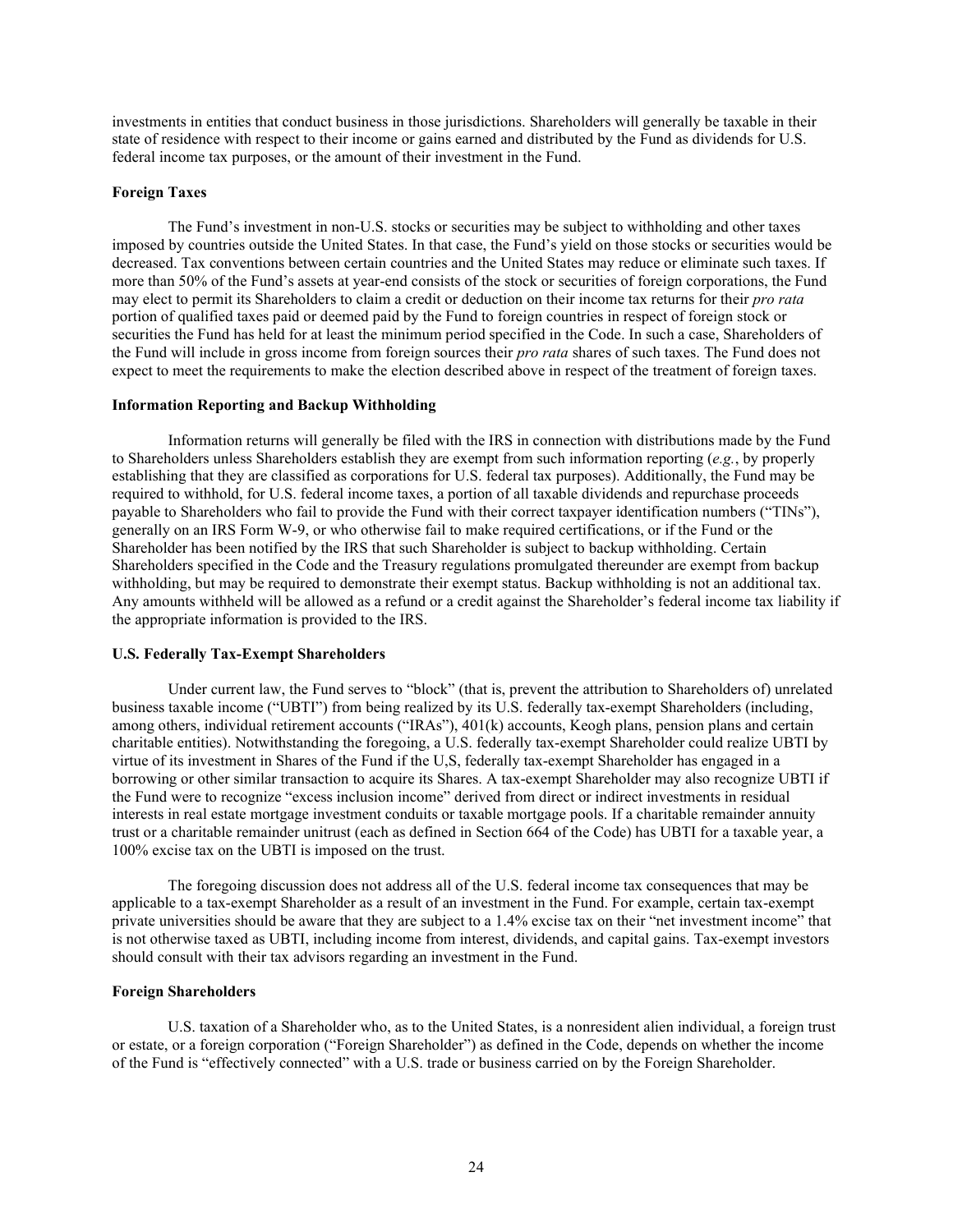*Income Not Effectively Connected.* If the income from the Fund is not "effectively connected" with a U.S. trade or business carried on by the Foreign Shareholder, distributions of investment company taxable income will generally be subject to a U.S. tax of 30% (or lower treaty rate, except in the case of any "excess inclusion income" allocated to the Foreign Shareholder), which tax is generally withheld from such distributions. Capital gain dividends and any amounts retained by the Fund which are properly reported by the Fund as undistributed capital gains will not be subject to U.S. tax at the rate of 30% (or lower treaty rate), unless the Foreign Shareholder is a nonresident alien individual and is physically present in the United States for more than 182 days during the taxable year and meets certain other requirements. In order to qualify for any reduction or exemption from U.S. withholding tax, a Foreign Shareholder must comply with applicable certification requirements relating to its non-U.S. status (including, in general, furnishing an IRS Form W-8BEN, IRS Form W-8BEN-E, IRS Form W-8ECI, IRS Form W-8IMY or IRS Form W-8EXP, or an acceptable substitute or successor form). However, this 30% tax on capital gains of nonresident alien individuals who are physically present in the United States for more than the 182 day period only applies in exceptional cases because any individual present in the United States for more than 182 days during the taxable year is generally treated as a resident for U.S. income tax purposes; in that case, he or she would be subject to U.S. income tax on his or her worldwide income at the graduated rates applicable to U.S. citizens, rather than the 30% tax.

Any capital gain that a Foreign Shareholder realizes upon a repurchase of Shares or otherwise upon a sale or exchange of Shares will ordinarily be exempt from U.S. tax unless, in the case of a Foreign Shareholder that is a nonresident alien individual, the gain is U.S. source income and such Foreign Shareholder is physically present in the United States for more than 182 days during the taxable year and meets certain other requirements.

*Income Effectively Connected.* If the income from the Fund is "effectively connected" with a U.S. trade or business carried on by a Foreign Shareholder, then distributions of investment company taxable income and capital gain dividends, any amounts retained by the Fund which are reported by the Fund as undistributed capital gains, and any gains realized upon the sale or exchange of Shares of the Fund will be subject to U.S. income tax at the graduated rates applicable to U.S. citizens, residents and domestic corporations. Corporate Foreign Shareholders may also be subject to the branch profits tax imposed by the Code.

In the case of a Foreign Shareholder, the Fund may be required to withhold U.S. federal income tax from distributions and repurchase proceeds that are otherwise exempt from withholding tax (or taxable at a reduced treaty rate), unless the Foreign Shareholder certifies his foreign status under penalties of perjury or otherwise establishes an exemption in the manner discussed above.

#### **Foreign Account Tax Compliance Act**

The Fund is required under the Foreign Account Tax Compliance Act ("FATCA") provisions of the Code to withhold U.S. tax (at a 30% rate) on payments of amounts treated as dividends for U.S. federal income tax purposes made to certain non-U.S. entities (including financial intermediaries) that fail to comply (or are not deemed compliant) with extensive reporting and withholding requirements designed to inform the Treasury of U.S.-owned foreign investment accounts unless various U.S. information reporting and diligence requirements (that are in addition to and significantly more onerous than, the requirement to deliver an applicable U.S. nonresident withholding tax certification form (*e.g.*, IRS Form W-8BEN)) and certain other requirements have been satisfied.. The information required to be reported includes the identity and taxpayer identification number of each account holder and transaction activity within the holder's account. Persons located in jurisdictions that have entered into an intergovernmental agreement with the U.S. to implement FATCA may be subject to different rules. While withholding under FATCA would have also applied to payments of gross proceeds from the sale or other disposition of Shares on or after January 1, 2019 (which would have included redemption proceeds and certain capital gain dividends), recently proposed Treasury Regulations eliminate FATCA withholding on payments of gross proceeds entirely. Taxpayers generally may rely on these proposed Treasury Regulations until final Treasury Regulations are issued.

Shareholders may be requested to provide additional information to the Fund to enable the Fund to determine whether withholding is required.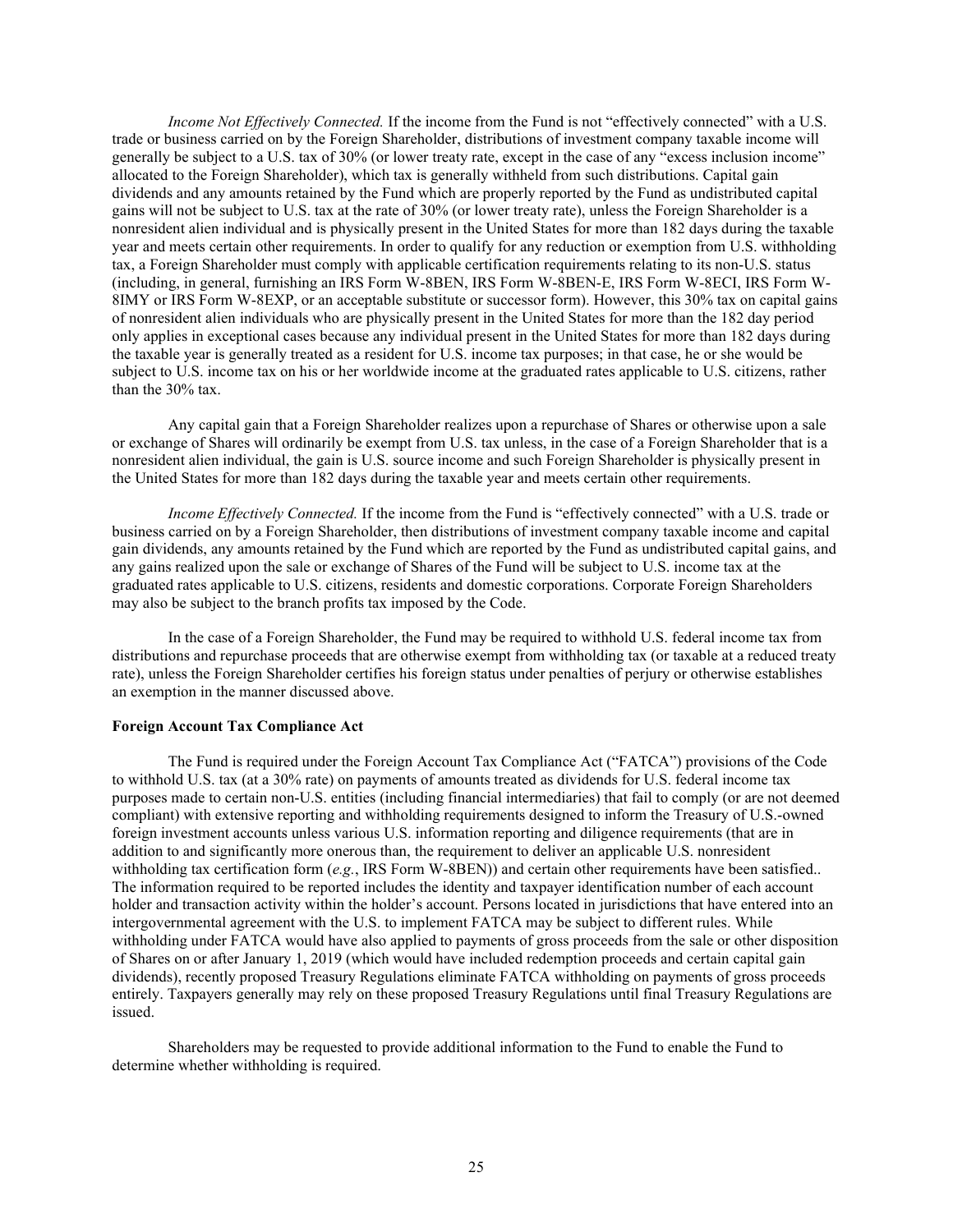The tax consequences to a Foreign Shareholder entitled to claim the benefits of an applicable tax treaty may differ from those described herein. Foreign Shareholders are advised to consult their own tax advisors with respect to the particular tax consequences to them of an investment in the Fund.

#### **Other Taxation**

The foregoing represents a summary of the general tax rules and considerations affecting Shareholders and the Fund's operations, and neither purports to be a complete analysis of all relevant tax rules and considerations, nor does it purport to be a complete listing of all potential tax risks inherent in making an investment in the Fund. A Shareholder may be subject to other taxes, including but not limited to, other state, local, and foreign taxes, estate and inheritance taxes, or intangible property taxes, that may be imposed by various jurisdictions. The Fund also may be subject to additional state, local, or foreign taxes that could reduce the amounts distributable to Shareholders. It is the responsibility of each Shareholder to file all appropriate tax returns that may be required. Fund Shareholders should consult their own tax advisors regarding the state, local and foreign tax consequences of an investment in Shares and the particular tax consequences to them of an investment in the Fund. In addition to the particular matters set forth in this section, tax-exempt entities should carefully review those sections of this Prospectus and its related SAI regarding liquidity and other financial matters to ascertain whether the investment objectives of the Fund are consistent with their overall investment plans.

## **ERISA CONSIDERATIONS**

<span id="page-26-0"></span>Persons who are fiduciaries with respect to an employee benefit plan, IRA, Keogh plan, or other arrangement subject to the Employee Retirement Income Security Act of 1974, as amended ("ERISA"), or Section 4975 of the Code, including any entity whose assets are considered "plan assets" (each of the foregoing, a "Plan") should consider, among other things, the matters described below before determining whether to invest in the Fund. ERISA imposes certain general and specific responsibilities on persons who are fiduciaries with respect to Plans that are subject to ERISA (an "ERISA Plan"), including prudence, diversification, an obligation not to engage in prohibited transactions, and other requirements. In determining whether a particular investment is appropriate for an ERISA Plan, regulations of the U.S. Department of Labor (the "DOL") provide that a fiduciary of an ERISA Plan must give appropriate consideration to, among other things, the role that the investment plays in the ERISA Plan's portfolio, taking into consideration whether the investment is designed reasonably to further the ERISA Plan's purposes, an examination of the risk and return factors, the portfolio's composition with regard to diversification, the liquidity and current return of the total portfolio relative to the anticipated cash flow needs of the ERISA Plan, the income tax consequences of the investment (see "Tax Aspects") and the projected return of the total portfolio relative to the ERISA Plan's funding objectives.

Before investing the assets of an ERISA Plan in the Fund, a fiduciary should determine whether such an investment is consistent with its fiduciary responsibilities and the foregoing regulations. The fiduciary should, for example, consider whether an investment in the Fund may be too illiquid or too speculative for its ERISA Plan, and whether the assets of the ERISA Plan would be sufficiently diversified if the investment is made. If a fiduciary with respect to any such ERISA Plan breaches its, or his or her, responsibilities with regard to selecting an investment or an investment course of action for such ERISA Plan, the fiduciary may be held personally liable for losses incurred by the ERISA Plan as a result of such breach.

Because the Fund is registered as an investment company under the 1940 Act, the Fund will be proceeding on the basis that its underlying assets are not considered to be "plan assets" of the Plans investing in the Fund for purposes of the fiduciary responsibility and prohibited transaction rules of ERISA and the Code. For this reason, the Adviser will therefore not be a fiduciary within the meaning of ERISA with respect to the assets of any ERISA Plan that becomes a Shareholder of the Fund, solely as a result of the ERISA Plan's investment in the Fund.

Certain prospective Plan Shareholders may currently maintain relationships with the Adviser or its affiliates. Each of such persons may be deemed to be a fiduciary of or other party in interest or disqualified person with respect to any Plan to which it provides investment management, investment advisory or other services. ERISA prohibits and the Code penalizes the use of a Plan's assets for the benefit of a party in interest or disqualified person, and also prohibits (and penalizes) a Plan fiduciary from using its position to cause such Plan to make an investment from which it or certain third parties in which such fiduciary has an interest would receive a fee or other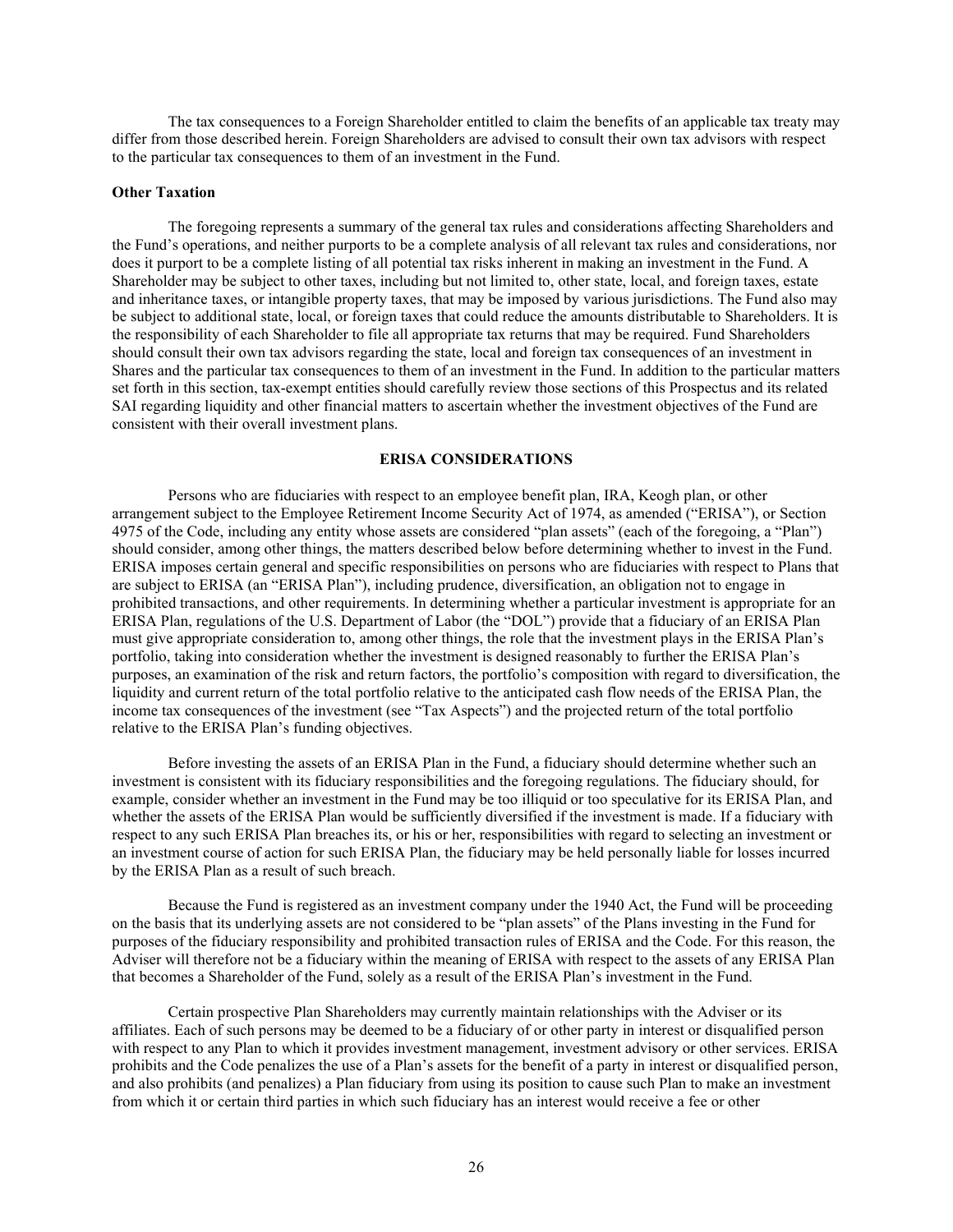consideration. Plan Shareholders should consult with their own counsel and other advisors to determine if participation in the Fund is a transaction that is prohibited by ERISA or the Code or is otherwise inappropriate.

Employee benefit plans or similar arrangements which are not subject to either ERISA or the related provisions of the Code may be subject to other rules governing such plans. Fiduciaries of employee benefit plans or similar arrangements which are not subject to ERISA, whether or not subject to Section 4975 of the Code, should consult with their own counsel and other advisors regarding such matters.

The provisions of ERISA and the Code are subject to extensive and continuing administrative and judicial interpretation and review. The discussion of ERISA and the Code contained herein is, of necessity, general and may be affected by future publication of regulations and rulings. Potential investors should consult their legal advisers regarding the consequences under ERISA and the Code of the acquisition and ownership of Shares.

## **THE FUND'S SALE OF SHARES TO ANY PLAN IS IN NO RESPECT A REPRESENTATION OR WARRANTY BY THE FUND, THE ADVISOR OR ANY OF ITS AFFILIATES, OR BY ANY OTHER PERSON ASSOCIATED WITH THE SALE OF THE SHARES, THAT SUCH INVESTMENT BY ANY PLAN MEETS ALL RELEVANT LEGAL REQUIREMENTS APPLICABLE TO PLANS GENERALLY OR TO ANY PARTICULAR PLAN, OR THAT SUCH INVESTMENT IS OTHERWISE APPROPRIATE FOR PLANS GENERALLY OR FOR ANY PARTICULAR PLAN.**

#### **ADMINISTRATOR**

<span id="page-27-0"></span>The Fund has retained the Administrator, Ultimus Fund Services, LLC ("Ultimus") whose principal business address is 80 Arkay Drive, Hauppauge, NY 11788, to provide certain administrative and fund accounting services to the Fund. Under the terms of an administration agreement between the Fund and the Administrator (the "Administration Agreement"), the Administrator is responsible, directly or through its agents, for, among other things, certain administration, accounting and investor services for the Fund. The Administrator may retain thirdparties, including its affiliates or those of the Advisers, to perform some or all of these services. In consideration for these services, the Fund pays the Administrator a fee based on the average net assets of the Fund (subject to certain minimums), and will reimburse the Administrator for out-of-pocket expenses.

Under the Administration Agreement, the Fund has agreed to indemnify and hold the Administrator harmless from and against any and all losses, damages, costs, charges, reasonable attorney or consultant fees, payments, expenses and liability arising out of or attributable to the Fund's refusal or failure to comply with the terms of the Administration Agreement, breach of any representation or warranty made by the Fund contained in the Administration Agreement, or which arise out of the Fund's lack of good faith, gross negligence or willful misconduct with respect to the Fund's performance under or in connection with the Administration Agreement.

### **CUSTODIAN AND TRANSFER AGENT**

<span id="page-27-1"></span>JPMorgan Chase Bank, N.A. (the "JPMorgan Custodian") and UMB Bank, N.A. (the "UMB Custodian," and together with the JPMorgan Custodian, the "Custodians") serve as the custodians of the Fund's assets, and may maintain custody of the Fund's assets with domestic and foreign subcustodians (which may be banks, trust companies, securities depositories and clearing agencies) approved by the Trustees. Assets of the Fund are not held by the Advisers or commingled with the assets of other accounts other than to the extent that securities are held in the name of a custodian in a securities depository, clearing agency or omnibus customer account of such custodian. The JPMorgan Custodian's principal business address is 270 Park Avenue, New York, NY 10017. The UMB Custodian's principal business address is 928 Grand Boulevard, Kansas City, MO 64106.

Ultimus Fund Services, LLC ("Ultimus") serves as Transfer Agent with respect to maintaining the registry of the Fund's Shareholders and processing matters relating to subscriptions for, and repurchases of Shares. Ultimus's principal business address is 80 Arkay Drive, Hauppauge, NY 11788.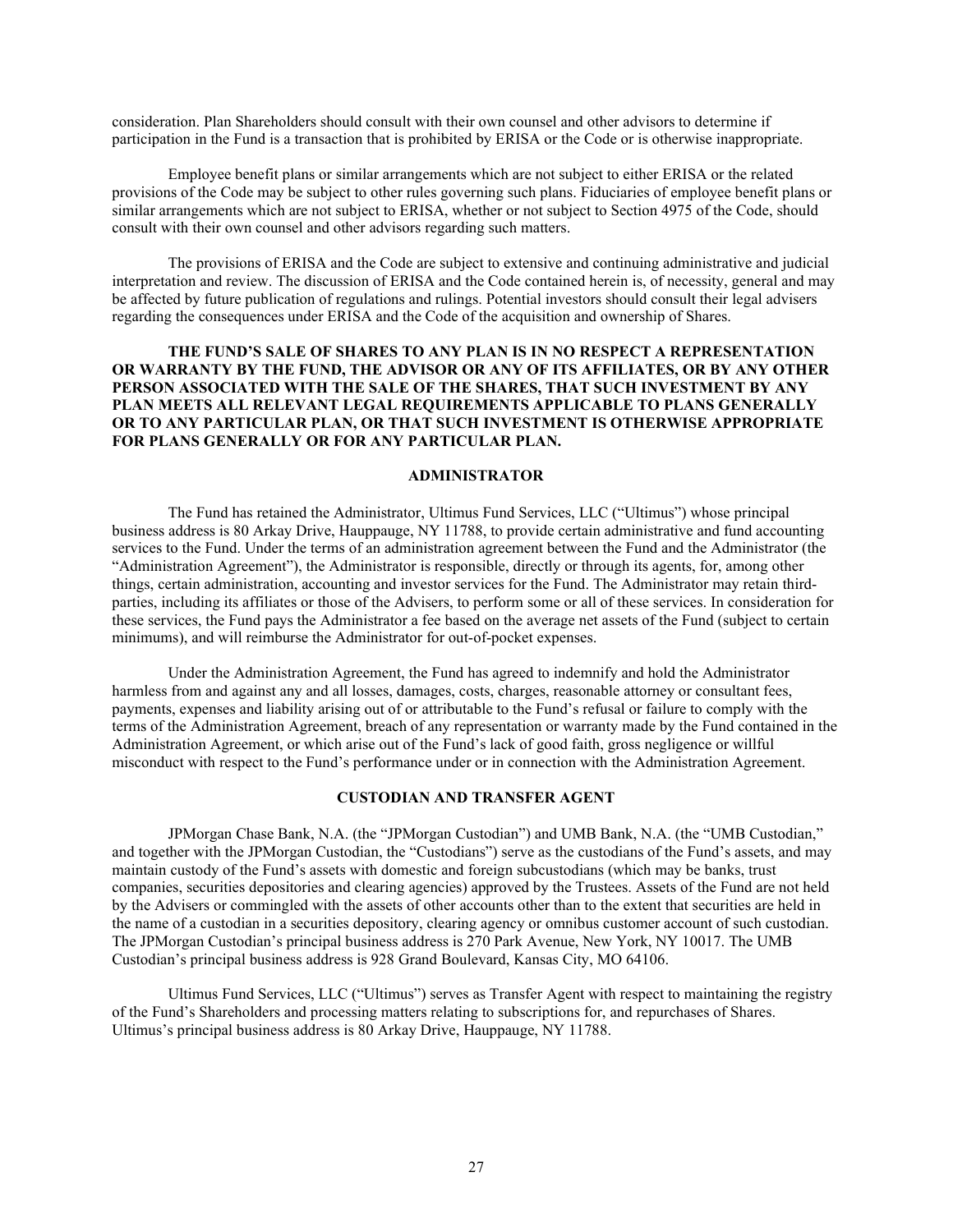# **INDEPENDENT REGISTERED PUBLIC ACCOUNTING FIRM**

<span id="page-28-0"></span>Deloitte & Touche LLP serves as the independent registered public accounting firm of the Fund. Its principal business address is 695 Town Center Drive, Suite 1000, Costa Mesa, CA 92626.

## **DISTRIBUTOR**

<span id="page-28-1"></span>iCapital Securities, LLC acts as the distributor of the Fund's Shares on a best efforts basis. The Distributor's principal business address is 60 East 42nd Street, New York, New York 10165.

## **LEGAL COUNSEL**

<span id="page-28-2"></span>Dechert LLP, New York, New York, acts as legal counsel to the Fund. Its principal business address is 1095 Avenue of the Americas, New York, NY 10036.

## **CONTROL PERSONS AND PRINCIPAL HOLDERS OF SECURITIES**

<span id="page-28-3"></span>As of July 15, 2021, and based on statements publicly filed with the SEC, no persons owned of record or beneficially 5% or more of the outstanding Shares of the Fund.

# **REPORTS TO SHAREHOLDERS**

<span id="page-28-4"></span>The Fund will furnish to its Shareholders as soon as practicable after the end of each taxable year such information as is necessary for such Shareholders to complete Federal and state income tax or information returns, along with any other tax information required by law. The Fund will prepare and transmit to its Shareholders, a semi-annual and an audited annual report within 60 days after the close of the period for which it is being made, or as otherwise required by the 1940 Act. Quarterly reports from the Adviser regarding the Fund's operations during such period also will be sent to the Fund's Shareholders.

## **FISCAL YEAR**

<span id="page-28-5"></span>For accounting purposes, the fiscal year of the Fund is the 12-month period ending on March 31. The 12 month period ending September 30 of each year will be the taxable year of the Fund unless otherwise determined by the Fund.

## **FINANCIAL STATEMENTS**

<span id="page-28-6"></span>The audited financial statements for the fiscal year ended March 31, 2021, which are included in the Fund's annual report to Shareholders for the reporting period ended March 31, 2021, are incorporated herein by reference.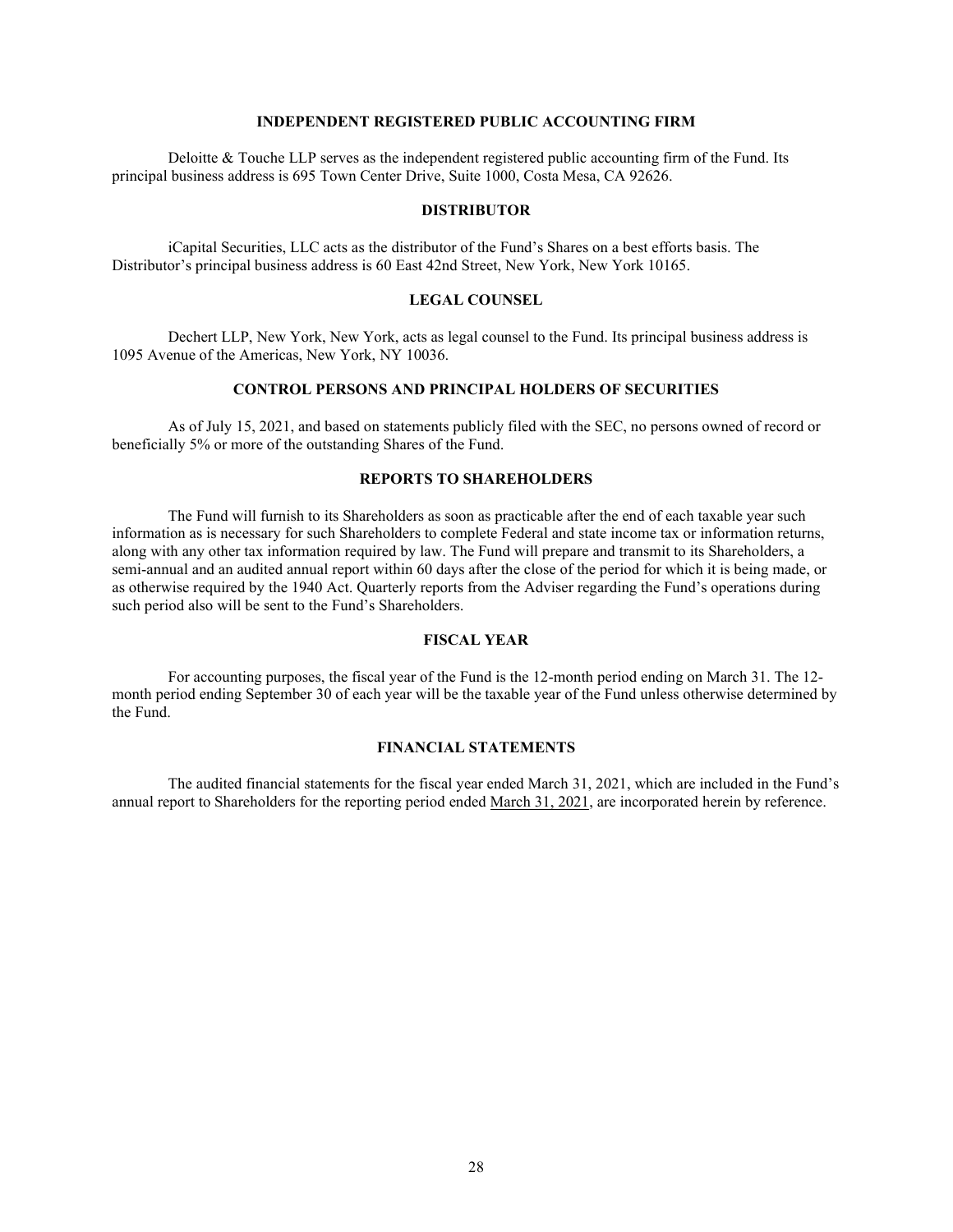# **ANNEX A**

# **iCAPITAL REGISTERED FUND ADVISER LLC PROXY VOTING**

# <span id="page-29-0"></span>14 **CORPORATE ACTIONS AND PROXY VOTING POLICY**

# 14.1 **Introduction**

Rule 206(4)-6 of the Advisers Act (the "**Proxy Rule**") requires a registered investment adviser that exercises voting authority with respect to client securities to: (i) adopt written policies reasonably designed to ensure that the investment adviser votes in the best interest of its clientsand addresses how the investment adviser will deal with material conflicts of interest that may arise between the investment adviser and its clients; (ii) disclose to its clients information aboutsuch policies and procedures; and (iii) upon request provide information on how proxies were voted.

# 14.2 **Corporate Action and Proxy Voting Policy**

iCapital's advisory services primarily include identifying underlying private equity and hedge fund managers with whom to invest the assets of its Private Access Funds or identifying sub- advisors to assist iCapital in managing the Direct Investment Funds, and therefore does not expect to vote proxies. Nevertheless, iCapital's policy is to comply with the Proxy Rule and act solely in the best interest of the Client when exercising its voting authority. iCapital determines whether and how to vote corporate actions and proxies on a case-by-case basis and will apply thefollowing guidelines, as applicable:

- iCapital will attempt to consider all aspects of the vote that could affect the value ofthe issuer or that of the Client.
- iCapital will vote in a manner that it believes is consistent with the Client's statedobjectives.
- iCapital will generally vote in accordance with the recommendation of the issuing company's management on routine and administrative matters, unless the Firm has aparticular reason to vote to the contrary.

# **14.3 Conflicts of Interest**

iCapital will not put its own interests ahead of those of any Client and will resolve any possibleconflicts between its interests and those of the Client in favor of the Client. In the event that a potential conflict of interest arises, iCapital will vote on a case-bycase basis and undertake thefollowing analysis.

A conflict of interest will be considered material to the extent that it is determined that the conflict has the potential to influence the Firm's decision making in voting the proxy. If such a material conflict is deemed to exist, iCapital will refrain completely from exercising its discretion with respect to voting the proxy and will instead refer that vote to an outside service for its independent consideration. If it is determined that any such conflict or potential conflict isnot material, iCapital may vote the proxy.